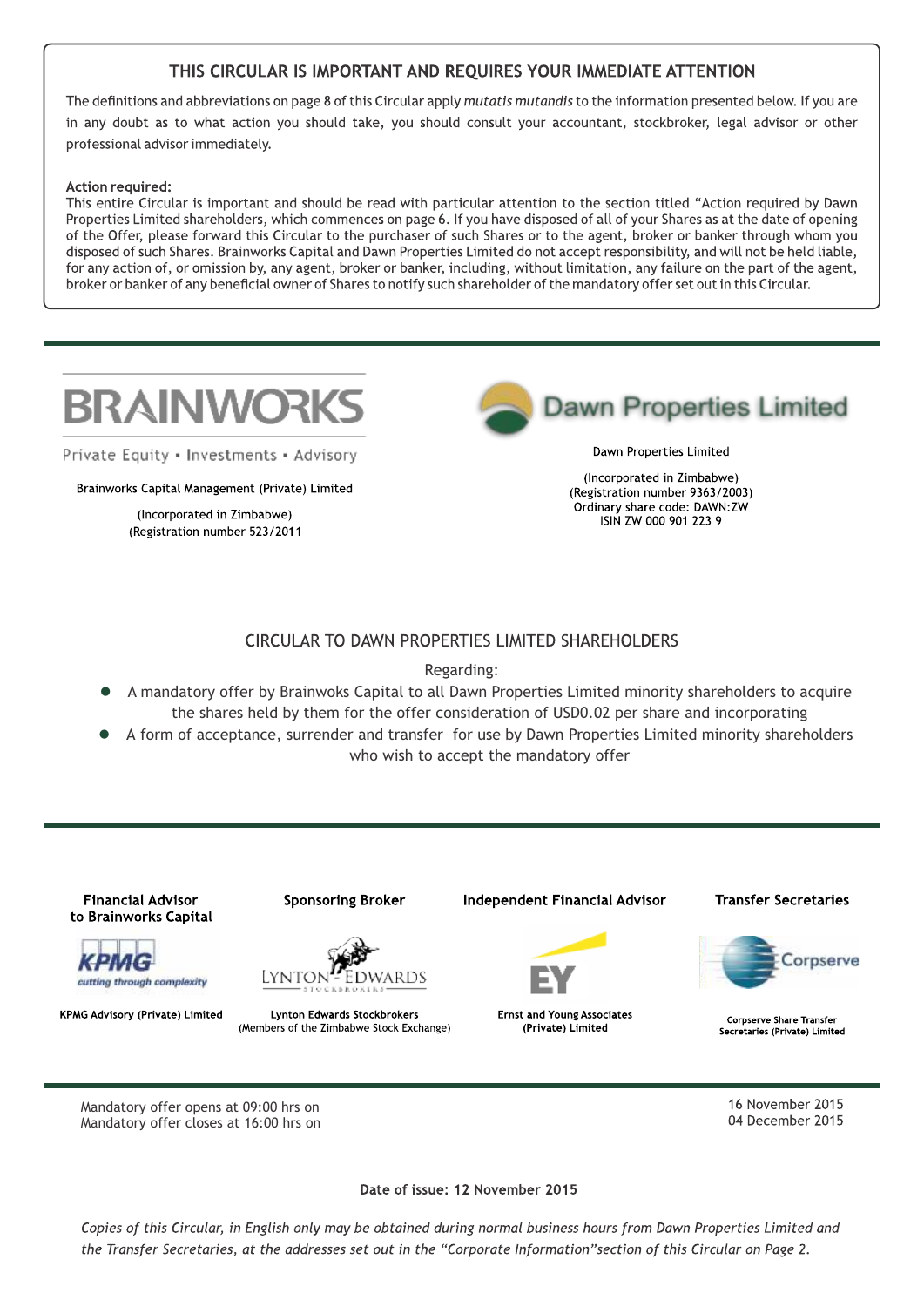#### **Dawn Properties Limited Directors**

**Executive** Justin Dowa (Group Chief Executive)

#### **Non Executive**

P.Gwatidzo (Chairman) M. Mukonoweshuro P.Matute W. Kambwanji G. Manyere T. N. Chiweshec

#### **Transfer Secretaries**

Corpserve Share Transfer Secretaries (Private) Limited 2nd Floor ZB Centre Cnr First Street and Kwame Nkurumah Avenue Harare

#### **Principal Bankers**

Barclays Bank of Zimbabwe Limited Kurima House Nelson Mandela Harare

#### **Independent Financial Advisor**

Ernst & Young Angwa City Cnr Julius Nyerere Way/ Kwame Nkrumah Avenue P.O. Box 62 or 702 Harare, Zimbabwe

#### **Directors of Brainworks Capital**

#### **Executive:**

G. Manyere (Chief Executive Officer) W. Kambwanji (Chief Finance Officer) W. Waterworth

#### **Non-Executive:**

R. Muiirimi A. Scholtz C. Vermaak

#### **Company Secretary and Registered Office**

P. Saungweme Group Company Secretary Dawn Properties Limited 8th Floor Beverly Court 100 Nelson Mandela Avenue Harare

#### **Auditor**

Pricewaterhouse Coopers Chartered Accountants (Zimbabwe) Building No. 4 Arundel Office Park Norfolk Road Mount Pleasant Harare

#### **Sponsoring Broker**

Lynton-Edwards Stockbrokers (Members of the Zimbabwe Stock Exchange) 129 Kwame Nkrumah Harare

#### **Financial Advisor to Brainworks Capital Management**

KPMG Advisory (Private) Limited 100 The Chase West Road Emerald Hill Harare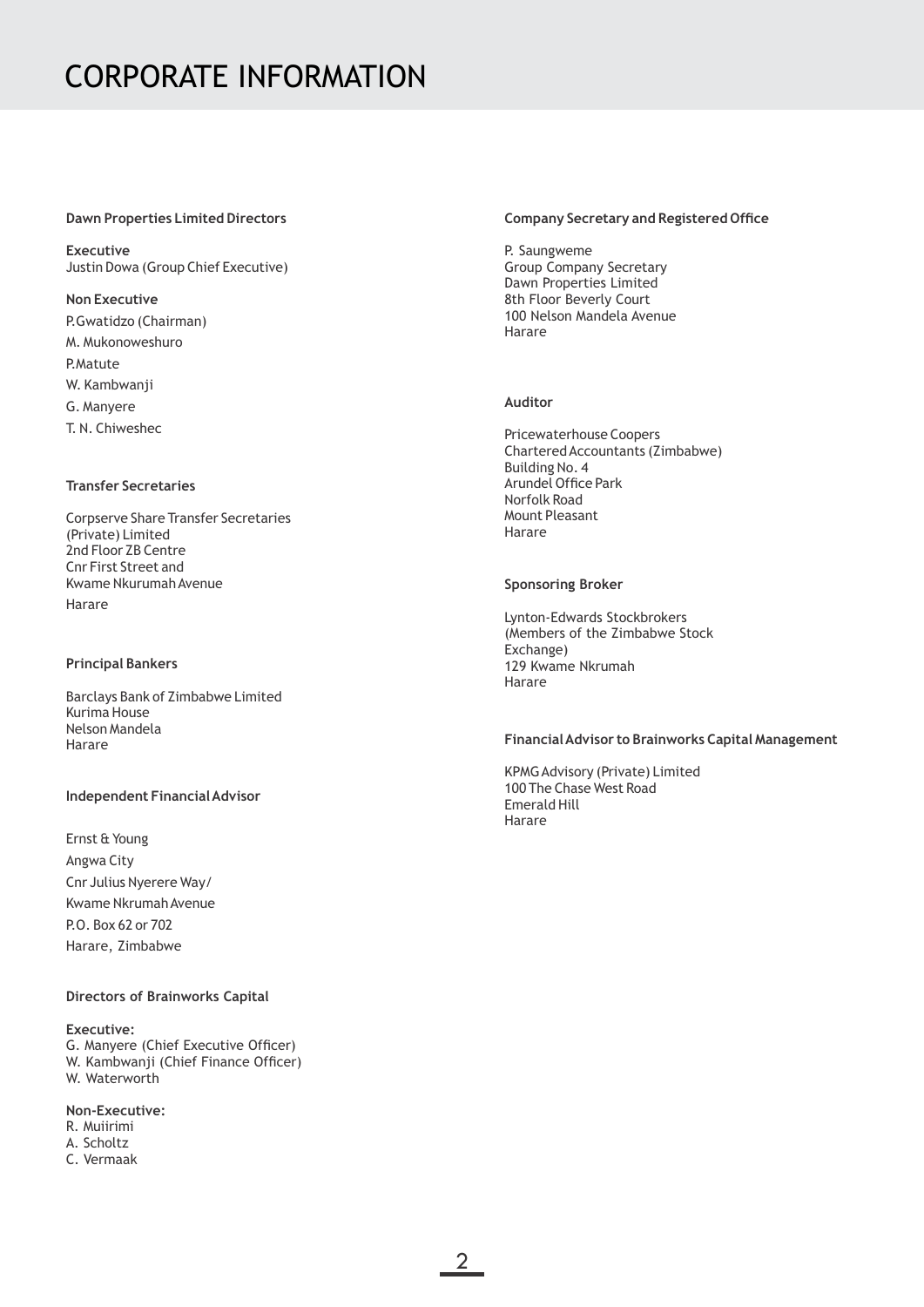The definitions and abbreviations provisions commencing on page 8 of this Circular apply to this section on Important Legal Notice.

This Circular contains statements about Dawn Properties Limited that are or may be forward-looking statements. All statements, other than statements of historical fact, are, or may be deemed to be, forward-looking statements, including, without limitation, those concerning: strategy; the economic outlook for the hospitality industry; growth prospects and outlook for operations, individually or in the aggregate; liquidity and capital resources. These forward-looking statements are not based on historical facts, but rather reflect current expectations concerning future results and events and generally may be identified by the use of forward-looking words or phrases such as "believe", "aim", "expect", "anticipate", "intend", "foresee", "forecast", "likely", "should", "planned", "may", "estimated", "potential" or similar words and phrases.

Examples of forward-looking statements include statements regarding a future financial position or future profits, cash flows, corporate strategy, estimates of capital expenditures, acquisition strategy, or future capital expenditure levels and other economic factors, such as, inter alia, interest rates.

By their nature, forward-looking statements involve risks and uncertainties because they relate to events and depend on circumstances that may or may not occur in the future. Dawn Properties Limited cautions that forward-looking statements are not guarantees of future performance. Actual results, financial and operating conditions, liquidity and the developments within the industry in which Dawn Properties Limited operates may differ materially from those made in, or suggested by, the forward-looking statements contained in this Circular.

All these forward-looking statements are based on estimates and assumptions, all of which estimates and assumptions, although Dawn Properties Limited' Board of Directors believe them to be reasonable, are inherently uncertain. Such estimates, assumptions or statements may not eventuate. Many factors (including factors not yet known to Dawn Properties Limited, or not currently considered material), could cause the actual results, performance or achievements to be materially different from any future results, performance or achievements expressed or implied in those estimates, statements or assumptions.

Dawn Properties Limited shareholders should keep in mind that any forward-looking statement made in this Circular or elsewhere is applicable only at the date on which such forward-looking statement is made. New factors that could cause the business of Dawn Properties Limited not to develop as expected may emerge from time to time and it is not possible to predict all of them. Further, the extents to which any factor or combination of factors may cause actual results to differ materially from those contained in any forward-looking statement are not known. Dawn Properties Limited Board of Directors and Brainworks Capital have no duty to, and do not intend to, update or revise the forward-looking statements contained in this Circular after the date of this Circular, except as may be required by law.

## **Foreign Shareholders**

This Circular has been prepared for the purposes of complying with the Companies Act (Chapter 24:03) and the Zimbabwe Stock Exchange Listings Requirements and the information disclosed may not be the same as that which would have been disclosed if this Circular had been prepared in accordance with the laws and regulations of any jurisdiction outside of Zimbabwe.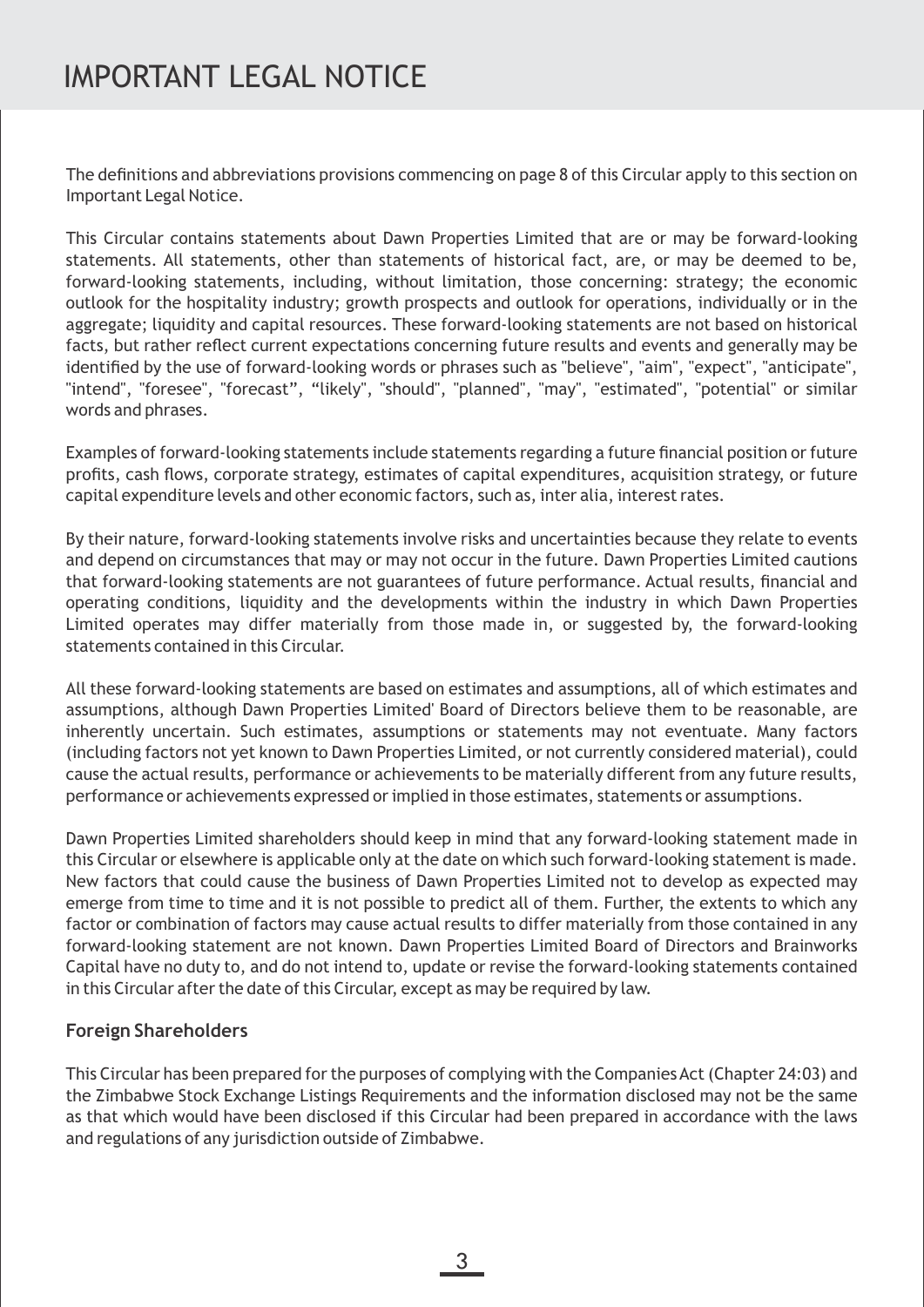The release, publication or distribution of this Circular in jurisdictions other than Zimbabwe may be restricted by law and therefore any persons who are subject to the laws of any jurisdiction other than Zimbabwe should inform themselves about, and observe any applicable requirements. Any failure to comply with the applicable requirements may constitute a violation of the securities laws of any such jurisdiction.

This Circular and any accompanying documentation is not intended to, and does not constitute, or form part of, an offer to sell or an invitation to purchase or subscribe for any securities or a solicitation of any vote or approval in any jurisdiction in which it is illegal to make such an offer, invitation or solicitation, or in which such an offer, invitation or solicitation would require Dawn Properties Limited or Brainworks Capital to comply with filing and/or other regulatory obligations. In those circumstances this Circular and any accompanying documentation are sent for information purposes only and should not be copied or redistributed. Dawn Properties Limited and/or Brainworks Capital accept no responsibility for the failure by a Dawn Properties Limited shareholder to inform itself about, and/or to observe, any applicable legal requirements in any relevant jurisdiction.

## **Responsibility**

This Circular is published by, and is the joint responsibility of, Brainworks Capital and the Independent Board of Dawn Properties Limited(to the extent appropriate). The statements made by the Independent Board of Dawn Properties Limited, in particular those in paragraph 5.2 constitute the offeree response Circular as contemplated in the Companies Act (Chapter 24:03). Accordingly, the Independent Board of Dawn Properties Limited will not be posting a separate offeree response Circular.

The board of Brainworks Capital Management, to the extent that information relates to Brainworks Capital or the Brainworks Capital board, and the Independent Board of Dawn Properties Limited, to the extent that information relates to Dawn Properties Limited, accept responsibility for the accuracy of the information contained in this Circular, confirm that to the best of their respective knowledge and belief, the information contained in this Circular is true and correct, and confirm that this Circular does not omit anything likely to affect the importance of the information contained in this Circular.

## **Financial advisor**

KPMG Advisory (Private) Limited is acting exclusively as sole financial advisor to Brainworks Capital in connection with the mandatory offer. KPMG Advisory (Private) Limited is acting for no one else in this respect and will not be responsible for any subject other than Brainworks Capital for providing (i) the protections normally granted to its customers or (ii) advice in relation to the mandatory offer. No fairness opinion has been prepared by KPMG Advisory (Private) Limited in connection with the mandatory offer.

## **Disclaimer**

KPMG Advisory (Private) Limited has assisted the board of Brainworks Capital in preparing this Circular. The information regarding Dawn Properties Limited and Brainworks Capital in this Circular is based on material available in the public domain. KPMG Advisory (Private) Limited does not provide any guarantees nor do they accept any responsibility in any way whatsoever with respect to the accuracy or completeness of the information set out in this Circular.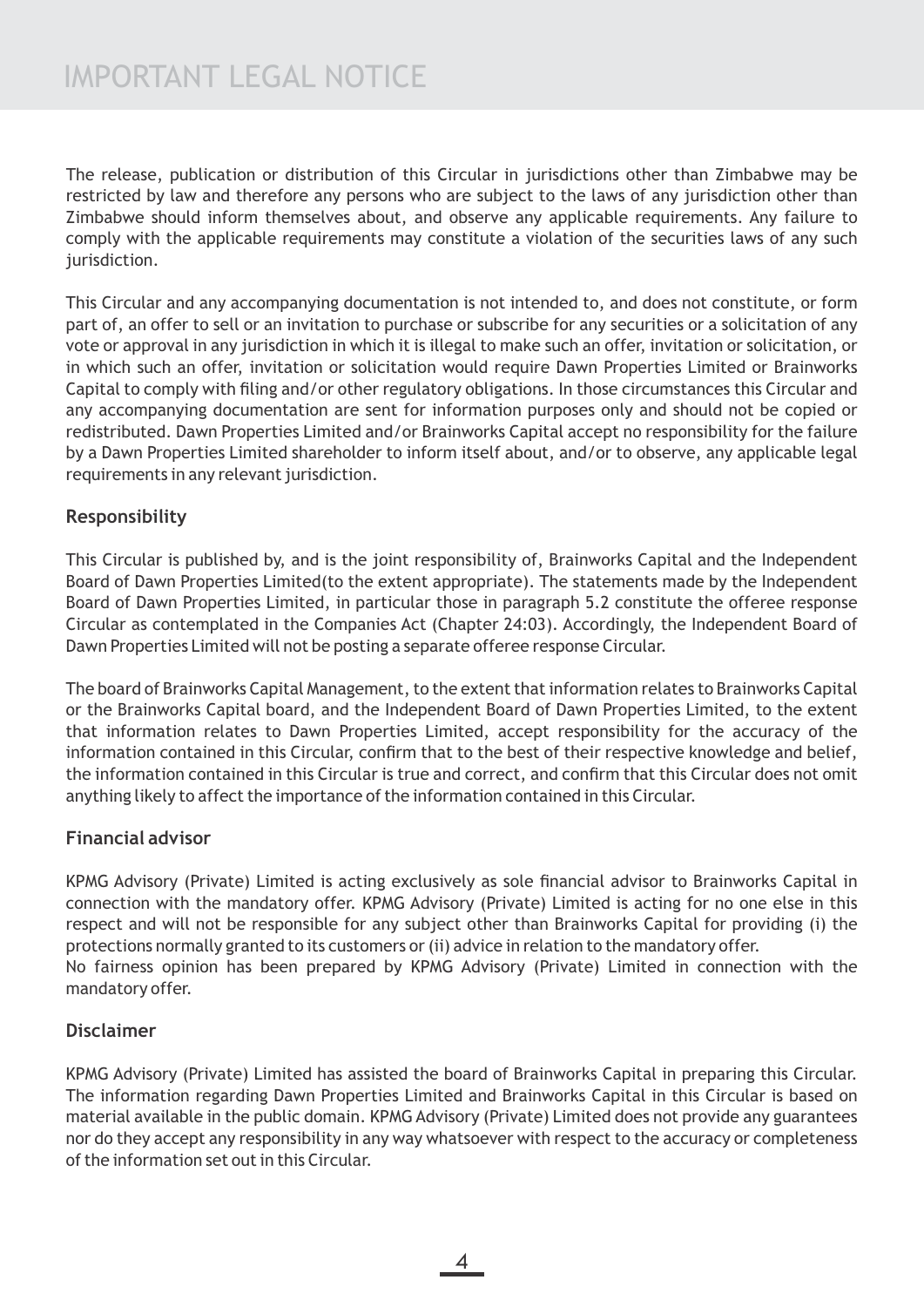# TABLE OF CONTENTS

|    |                                    | <b>CORPORATE INFORMATION</b>                                                                                                                                  | $\overline{2}$ |  |  |  |  |  |
|----|------------------------------------|---------------------------------------------------------------------------------------------------------------------------------------------------------------|----------------|--|--|--|--|--|
|    | <b>IMPORTANT LEGAL NOTICE</b><br>3 |                                                                                                                                                               |                |  |  |  |  |  |
|    | <b>TABLE OF CONTENTS</b><br>5      |                                                                                                                                                               |                |  |  |  |  |  |
|    |                                    | <b>ACTION REQUIRED BY DAWN PROPERTIES SHAREHOLDERS</b>                                                                                                        | 6              |  |  |  |  |  |
|    |                                    | <b>IMPORTANT DATES AND TIMES</b>                                                                                                                              | 7              |  |  |  |  |  |
|    |                                    | <b>DEFINITIONS AND ABBREVIATIONS</b>                                                                                                                          | 8              |  |  |  |  |  |
|    |                                    | <b>CIRCULAR TO DAWN PROPERTIES SHAREHOLDERS</b>                                                                                                               | 10             |  |  |  |  |  |
| 1. |                                    | Introduction and purpose of this Circular                                                                                                                     | 10             |  |  |  |  |  |
| 2. |                                    | Brainworks Capital rational for increasing its shareholding in Dawn Properties                                                                                | 10             |  |  |  |  |  |
| 3. |                                    | Terms of the mandatory offer                                                                                                                                  | 10             |  |  |  |  |  |
|    | 3.1                                | The Mandatory Offer                                                                                                                                           | 10             |  |  |  |  |  |
|    | 3.2                                | Settlement of offer consideration                                                                                                                             | 11             |  |  |  |  |  |
|    | 3.3                                | Remaining shareholders                                                                                                                                        | 11             |  |  |  |  |  |
|    | 3.4                                | Offer period                                                                                                                                                  | 11             |  |  |  |  |  |
|    | 3.5                                | <b>Conditions precedent</b>                                                                                                                                   | 11             |  |  |  |  |  |
|    | 3.6                                | Funding and cash confirmation                                                                                                                                 | 11             |  |  |  |  |  |
| 4. |                                    | <b>Dawn Properties Future Outlook</b>                                                                                                                         | 12             |  |  |  |  |  |
| 5. |                                    | Disclosures for purposes of the Mandatory Offer                                                                                                               | 12             |  |  |  |  |  |
|    | 5.1                                | Information on the Offeror                                                                                                                                    | 12             |  |  |  |  |  |
|    | 5.2                                | Information on Dawn Properties Limited                                                                                                                        | 12             |  |  |  |  |  |
|    | 5.3                                | Directors' interest and dealings in shares                                                                                                                    | 13             |  |  |  |  |  |
|    | 5.4                                | Directors' remuneration and service contracts                                                                                                                 | 15             |  |  |  |  |  |
|    | 5.5                                | Composition of the Dawn Properties board following implementation of the                                                                                      |                |  |  |  |  |  |
|    |                                    | mandatory offer                                                                                                                                               | 15             |  |  |  |  |  |
|    | 5.6                                | Material agreements                                                                                                                                           | 15             |  |  |  |  |  |
|    | 5.7                                | Irrevocable undertakings                                                                                                                                      | 15             |  |  |  |  |  |
|    | 5.8                                | Opinions and recommendations                                                                                                                                  | 15             |  |  |  |  |  |
|    | 5.9                                | Responsibility statement                                                                                                                                      | 16             |  |  |  |  |  |
|    | 5.10                               | Major shareholders                                                                                                                                            | 16             |  |  |  |  |  |
|    | 5.11                               | Share price history                                                                                                                                           | 16             |  |  |  |  |  |
|    | 5.12                               | Consents                                                                                                                                                      | 16             |  |  |  |  |  |
|    | 5.13                               | Documents available for inspection                                                                                                                            | 16             |  |  |  |  |  |
|    |                                    | ANNEXURE I - DIRECTORS SIGNATURE PAGE                                                                                                                         | 17             |  |  |  |  |  |
|    |                                    | ANNEXURE II - INDEPENDENT FAIR AND REASONABLE OPINION                                                                                                         | 18             |  |  |  |  |  |
|    |                                    | ANNEXURE III - 60 DAY SHARE PRICE HISTORY OF DAWN PROPERTIES ON THE ZSE<br>ANNEXURE IV - DAWN PROPERTIES LIMITED AUDITED FINANCIAL RESULTS FOR THE YEAR ENDED | 22             |  |  |  |  |  |
|    |                                    | <b>MARCH 2015</b>                                                                                                                                             | 23             |  |  |  |  |  |
|    |                                    | ANNEXURE V - DAWN PROPERTIES LIMITED PROFIT HISTORY                                                                                                           | 27             |  |  |  |  |  |
|    |                                    |                                                                                                                                                               |                |  |  |  |  |  |
|    |                                    | FORM OF ACCEPTANCE, SURRENDER AND TRANSFER ("FORM")                                                                                                           | 28             |  |  |  |  |  |
|    | <b>INDEMNITY FORM</b>              |                                                                                                                                                               | 31             |  |  |  |  |  |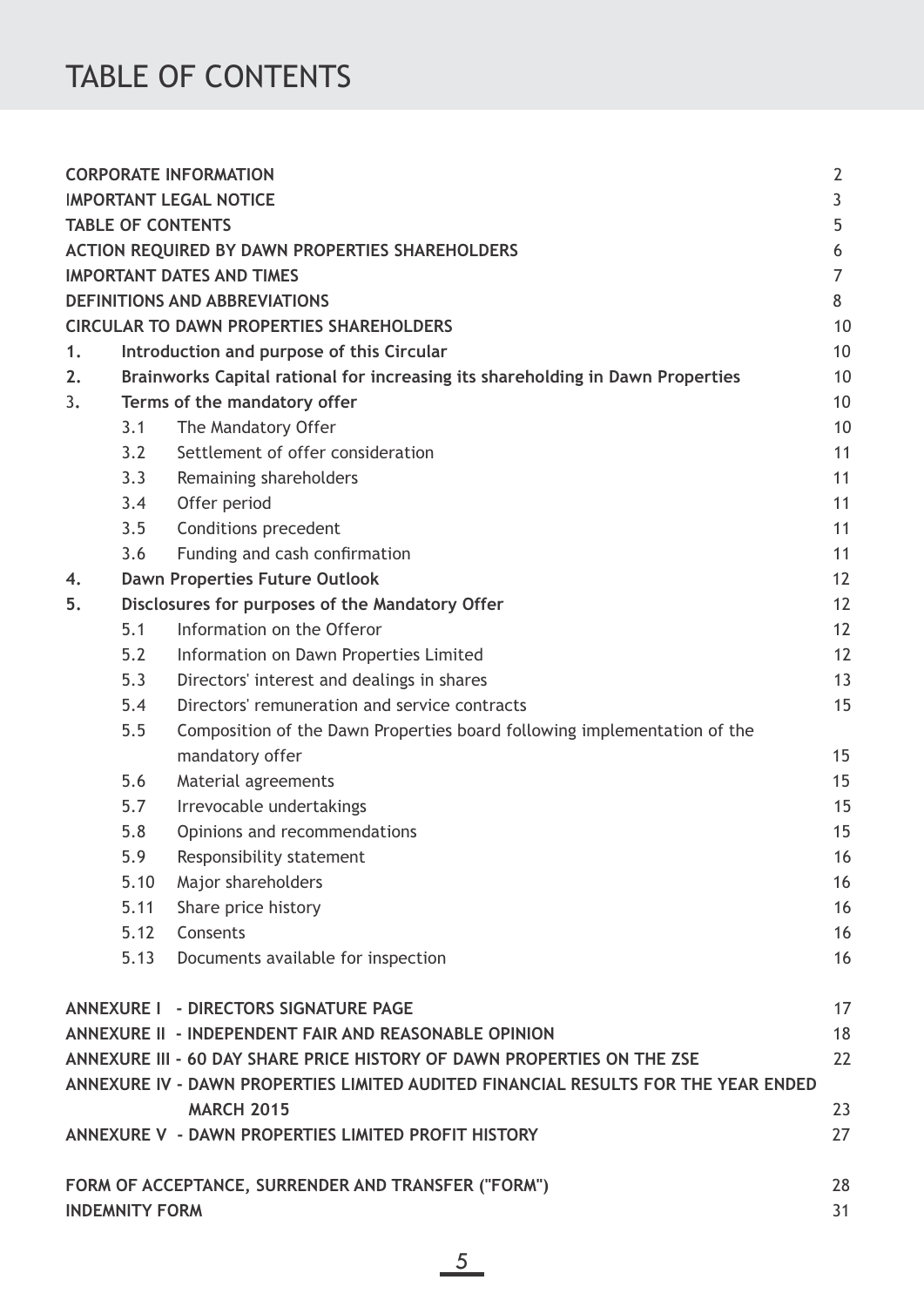The definitions and abbreviations commencing on page 8 of this Circular apply to this section on the action required by Dawn Properties Limited shareholders. This Circular is important and requires your immediate attention. The action you need to take is set out below. If you are in any doubt as to what action to take, you should consult your agent, stockbroker, banker, accountant, attorney or any other professional advisor. If you have disposed of all of your Shares, this Circular should be handed to the purchaser of such Shares or to the agent, stockbroker who disposed of your Shares for you.

### **Action**

Shareholders who wish to accept the mandatory offer must complete the form of acceptance, surrender and transfer (yellow form) attached to this Circular in accordance with the instructions therein. The completed form of acceptance, surrender and transfer (yellow form) must be forwarded, together with the relevant share certificates, by hand or by mail to the transfer secretaries, as follows:

Corpserve Share Transfer Secretaries (Private) Limited P. O Box 2208 Harare

#### **By mail By hand**

Corpserve Share Transfer Secretaries (Private) Limited 2nd Floor ZB Centre Cnr First Street and Kwame Nkurumah Avenue Harare

So as to be received by the Transfer Secretaries by no later than 16:00 on the closing date 04 December 2015.

Neither Dawn Properties Limited, nor Brainworks Capital Management (Private) Limited, nor any of their advisors take any responsibility, nor will they be held liable for any failure on the part of any stockbroker to notify a shareholder of the mandatory offer and/or to obtain instructions from a shareholder and submit acceptances timeously to the transfer secretaries.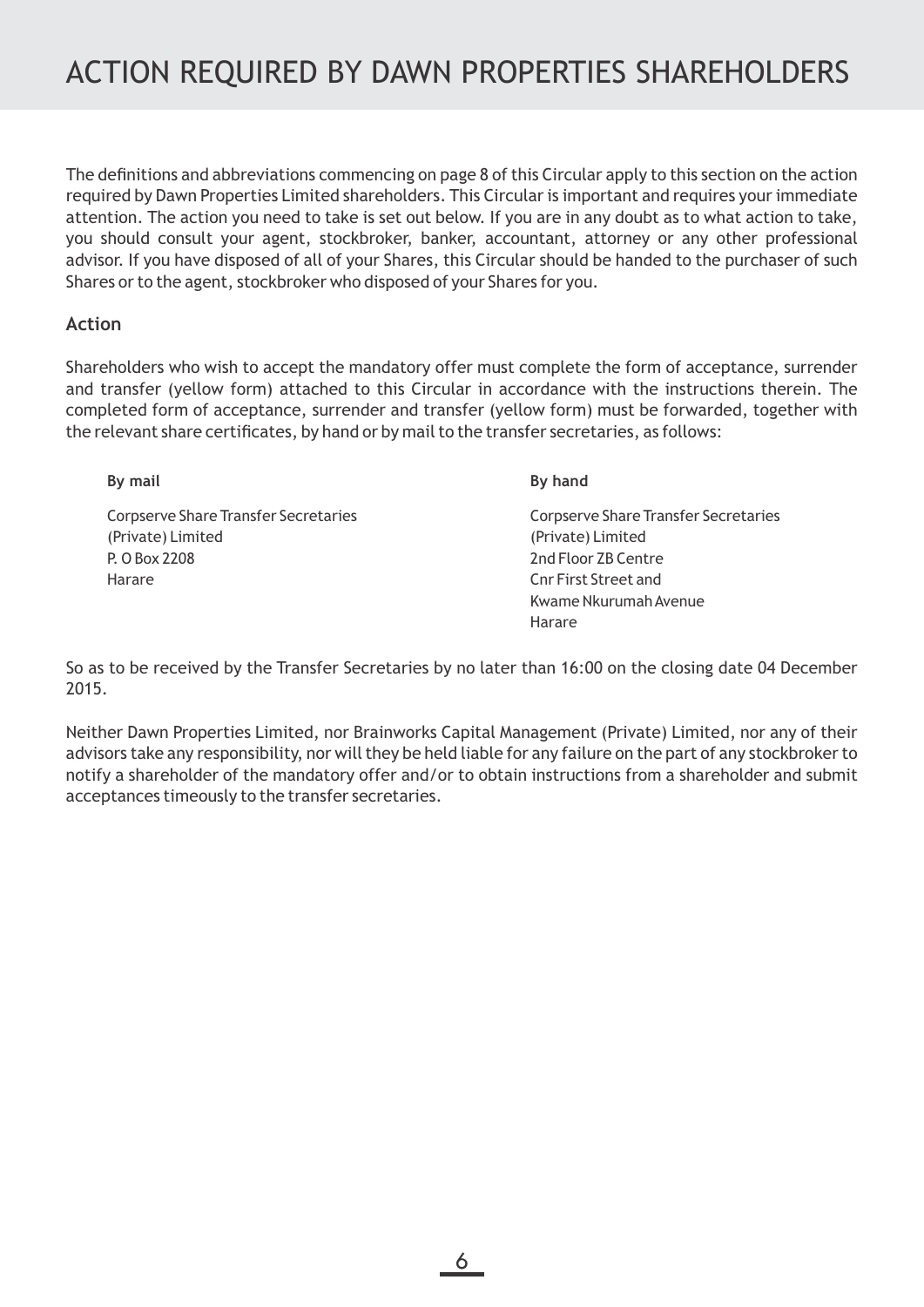# IMPORTANT DATES AND TIMES

|                                                                                                                                                                                                                                                                                                       | 2015        |
|-------------------------------------------------------------------------------------------------------------------------------------------------------------------------------------------------------------------------------------------------------------------------------------------------------|-------------|
| Abridged Circular published in the press                                                                                                                                                                                                                                                              | 12 November |
| Mandatory offer document posted to Dawn Properties Limited minority shareholders on                                                                                                                                                                                                                   | 13 November |
| Mandatory offer opens at 09:00 on                                                                                                                                                                                                                                                                     | 16 November |
| If all conditions precedent are fulfilled:                                                                                                                                                                                                                                                            |             |
| Last date to trade in Dawn Properties Limited shares                                                                                                                                                                                                                                                  | 04 December |
| Mandatory offer closes at 16:00 on                                                                                                                                                                                                                                                                    | 04 December |
| Shares trade "ex" the Mandatory Offer                                                                                                                                                                                                                                                                 | 07 December |
| Last day to receive Postal Forms of Acceptance                                                                                                                                                                                                                                                        | 07 December |
| Record date                                                                                                                                                                                                                                                                                           | 11 December |
| Results of the Mandatory Offer released on the Zimbabwe Stock Exchange news services                                                                                                                                                                                                                  | 15 December |
| Results of the Mandatory Offer published in the press                                                                                                                                                                                                                                                 | 15 December |
| Offer consideration credited to the offer participant's accounts at his stockbroker in cases<br>where the shares surrendered in terms hereof are held by such stockbroker as nominee for<br>the participant on                                                                                        | 15 December |
| Cheques posted to or credited to the bank accounts of the offer participants (who hold their<br>shares in their own names) at the offer participant's own risk, in settlement of the offer<br>consideration (subject to receipt by the transfer secretaries of the relevant share<br>certificates) on | 18 December |

## **Notes:**

- 1. The definitions and abbreviations commencing on page 8 of this Circular apply to this section on important dates and times.
- 2. The above dates and times are subject to such changes as may be agreed by the Board of Dawn Properties Limited and Brainworks Capital and approved by the Zimbabwe Stock Exchange, if required.
- 3. Although the salient dates and times are subject to change, such statement may not be regarded as consent or dispensation for any change in time periods which may be required in terms of the Companies Act (Chapter 24:03), where applicable, and any such consents or dispensations must be specifically applied for and granted.
- 4. All times indicated above are Harare time.
- 5. In terms of the Companies Act (Chapter 24:03), the mandatory offer must remain open for at least ten [10] business days after the date that it is announced that the mandatory offer is unconditional. According to the Zimbabwe Stock Exchange Listing Requirements the offer should remain open for a minimum period of three [3] weeks. Accordingly, the Offeror reserves the right to change the closing date to an earlier or later business day, which shall be announced by Brainworks Capital in the announcement that the mandatory offer is unconditional, which date shall be a Friday, shall not be earlier than three [3] weeks after the date of the announcement, and shall not be earlier than 30 business days after the opening date of the offer.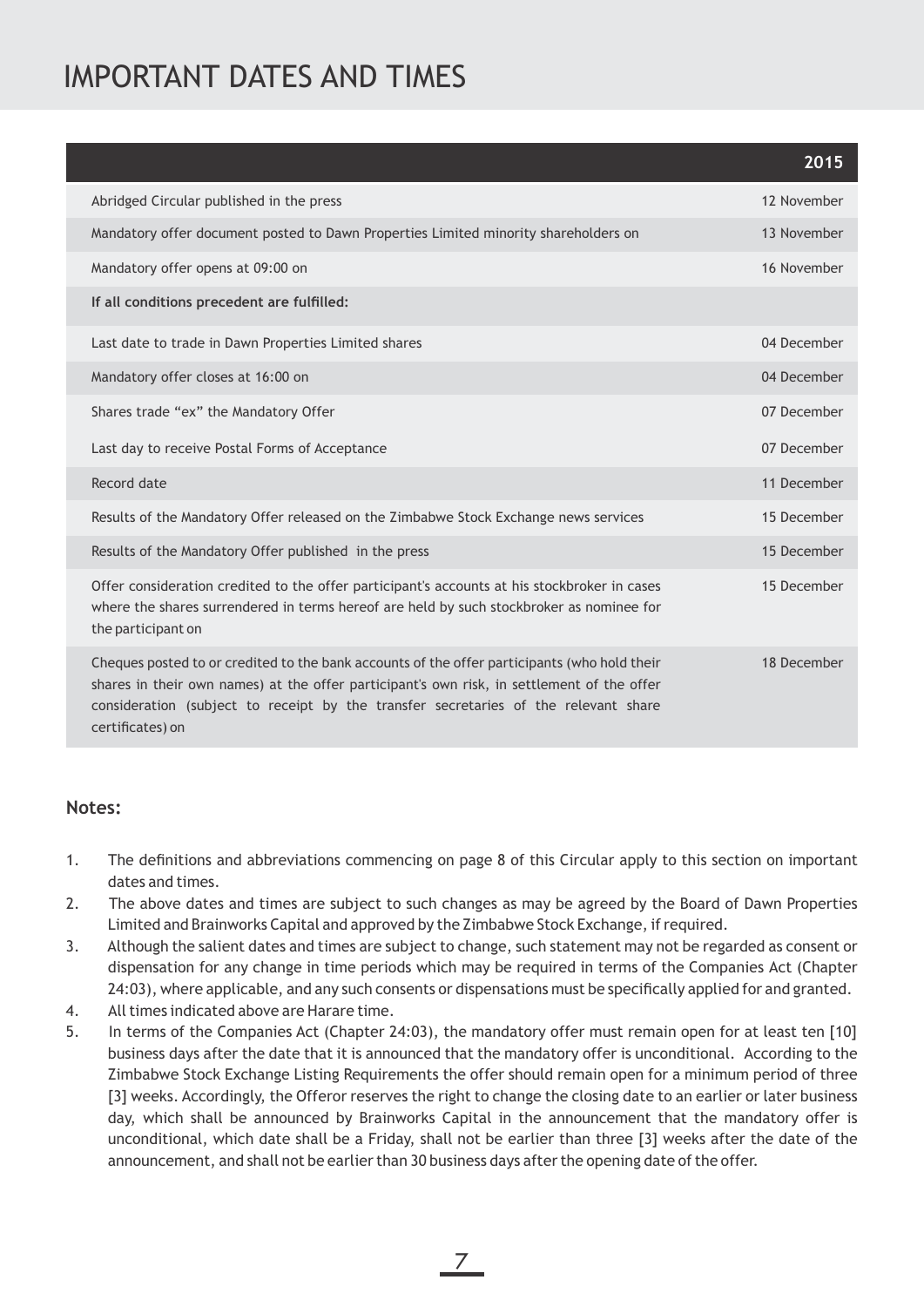# DEFINITIONS AND ABBREVIATIONS

In this Circular, unless otherwise stated or the context otherwise requires, the words in the first column have the meanings stated opposite them in the second column, words in the singular shall include the plural and vice versa and words importing natural persons shall include juristic persons, whether corporate or incorporate and vice versa and all monetary values unless expressly stated otherwise are in United States Dollars and cents;

| "Act" or "Companies Act"                          | the Companies Act (Chapter 24:03) of the laws of Zimbabwe;                                                                                                                                                                                                                                                                                                                                                                               |  |  |
|---------------------------------------------------|------------------------------------------------------------------------------------------------------------------------------------------------------------------------------------------------------------------------------------------------------------------------------------------------------------------------------------------------------------------------------------------------------------------------------------------|--|--|
| "Brainworks Capital" or " the<br>Offeror"         | Brainworks Capital Management (Private) Limited, a private<br>company incorporated in accordance with the laws of Zimbabwe<br>under registration number 523/2011;                                                                                                                                                                                                                                                                        |  |  |
| "Business day"                                    | any day other than a Saturday, Sunday or an official public holiday in<br>Zimbabwe;                                                                                                                                                                                                                                                                                                                                                      |  |  |
| "Circular"                                        | This Circular, dated 12 November, 2015, to shareholders of Dawn<br>Properties Limited;                                                                                                                                                                                                                                                                                                                                                   |  |  |
| "Closing Date"                                    | the closing date of the mandatory offer, being Friday, 04 December<br>2015; which date may be amended to an earlier or later business<br>day, which shall be announced by Dawn Properties and Brainworks<br>Capital in the announcement that the mandatory offer is<br>unconditional and which date:<br>shall be a Friday; and<br>i.<br>shall not be earlier than twenty one calendar days after the<br>ii.<br>date of the announcement. |  |  |
| "Conditions precedent"                            | conditions precedent to the mandatory offer set out in paragraph<br>3.5 of this Circular;                                                                                                                                                                                                                                                                                                                                                |  |  |
| "Dawn Properties Limited shares"<br>or "Shares"   | fully paid ordinary shares of no par value in the issued share capital<br>of Dawn Properties.                                                                                                                                                                                                                                                                                                                                            |  |  |
| "Dawn Properties Limited" or<br>"Dawn Properties" | Dawn Properties Limited, registration number 9363/2003, a limited<br>liability company incorporated in accordance with the laws of the<br>Republic of Zimbabwe and listed on the Zimbabwe Stock Exchange<br>(Code: DAWN:ZW).                                                                                                                                                                                                             |  |  |
| "Dawn Properties minority<br>shareholders"        | all Dawn Properties shareholders, other than Brainworks Capital<br>Management                                                                                                                                                                                                                                                                                                                                                            |  |  |
| "Directors"                                       | The directors of Dawn Properties Limited whose names appear on<br>Page 2 of this Circular.                                                                                                                                                                                                                                                                                                                                               |  |  |
| "Group"                                           | Dawn Properties Limited and its subsidiaries.                                                                                                                                                                                                                                                                                                                                                                                            |  |  |
| "Independent Board"                               | the independent members of the board of directors of Dawn<br>Properties comprising P. Gwatidzo and M. Mukonoweshuro.                                                                                                                                                                                                                                                                                                                     |  |  |
| "Independent advisor"                             | the independent professional expert that the Independent Board<br>has appointed to advise and report on the mandatory offer.                                                                                                                                                                                                                                                                                                             |  |  |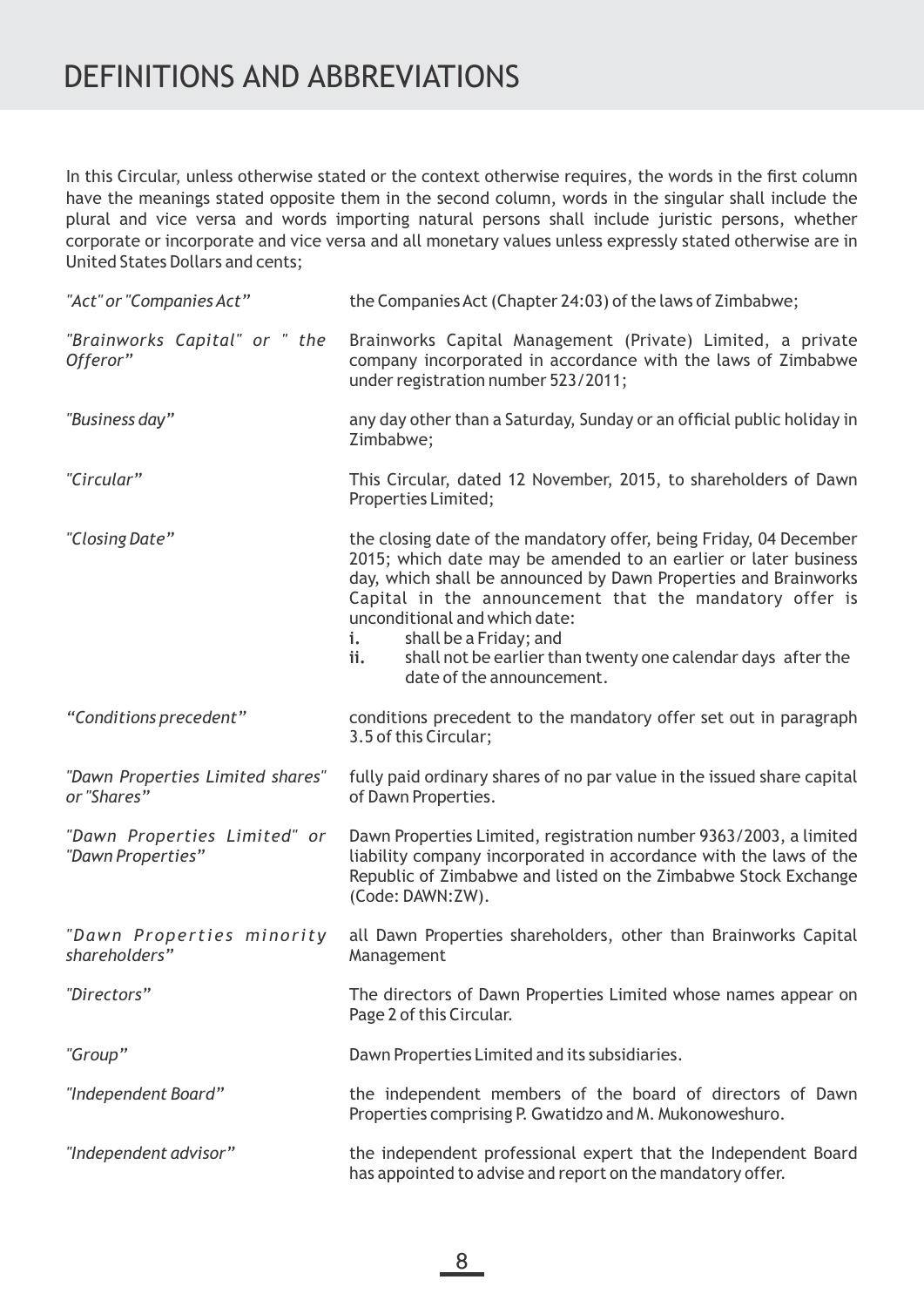# DEFINITIONS AND ABBREVIATIONS

| "Last practicable date"           | 28 September 2015, being the last practicable date prior to<br>finalisation of this Circular.                                                                                                                                                           |  |  |  |  |
|-----------------------------------|---------------------------------------------------------------------------------------------------------------------------------------------------------------------------------------------------------------------------------------------------------|--|--|--|--|
| "Lengrah"                         | Lengrah Investments (Private) Limited, a company incorporated<br>under the laws of Zimbabwe with registration number 1317/2010<br>that is a 100% subsidiary of Brainworks Capital and its investment<br>vehicle into the hotel and hospitality sectors. |  |  |  |  |
| "Listings Requirements"           | the Listings Requirements of the Zimbabwe Stock Exchange in force<br>as at the last practicable date.                                                                                                                                                   |  |  |  |  |
| "Mandatory offer statement"       | this mandatory offer statement to Dawn Properties Limited minority<br>shareholders, of which this Circular forms part;                                                                                                                                  |  |  |  |  |
| "Non Resident"                    | Dawn Properties shareholders and investors with non-resident<br>status in terms of exchange control regulations of Zimbabwe;                                                                                                                            |  |  |  |  |
| "Offer" or "Mandatory offer"      | the mandatory offer by Brainworks Capital, to acquire, on terms set<br>out in this Circular, from Dawn Properties minority shareholders, all<br>or part of their Dawn Properties Limited shares for the offer<br>consideration;                         |  |  |  |  |
| "Offer Consideration"             | USD0.02 per Dawn Properties Limited share, payable in cash on the<br>terms of the mandatory offer;                                                                                                                                                      |  |  |  |  |
| "Offeree" or "Offer Participants" | Dawn Properties Limited minority shareholders who validly and<br>lawfully accept the mandatory offer by the closing date, and who<br>are thus entitled to receive the offer consideration;                                                              |  |  |  |  |
| "Opening date"                    | the opening date of the mandatory offer, being 16 November 2015;                                                                                                                                                                                        |  |  |  |  |
| "Qualifying shareholders"         | shareholders of Dawn Properties Limited shares on the registers of<br>the Company on the opening date;                                                                                                                                                  |  |  |  |  |
| "Resident"                        | Dawn Properties Limited shareholders and investors with resident<br>status in terms of exchange control regulations of Zimbabwe.                                                                                                                        |  |  |  |  |
| "SECZ"                            | The Securities and Exchange Commission of Zimbabwe as<br>established by the Securities and Exchange Act (Chapter 24:25)                                                                                                                                 |  |  |  |  |
| "Stockbroker"                     | any person registered as a "broking member" in terms of the rules of<br>the Zimbabwe Stock Exchange;                                                                                                                                                    |  |  |  |  |
| "Transfer Secretaries"            | Corpserve Transfer Secretaries (Private) Limited of Harare<br>Zimbabwe.                                                                                                                                                                                 |  |  |  |  |
| "US\$"                            | <b>United States Dollar.</b>                                                                                                                                                                                                                            |  |  |  |  |
| "VWAP"                            | Volume Weighted Average Price.                                                                                                                                                                                                                          |  |  |  |  |
| "ZSE"                             | Zimbabwe Stock Exchange as established by the Zimbabwe Stock<br>Exchange Act (Chapter 24:18) repealed and the Regulations<br>promulgated pursuant thereto.                                                                                              |  |  |  |  |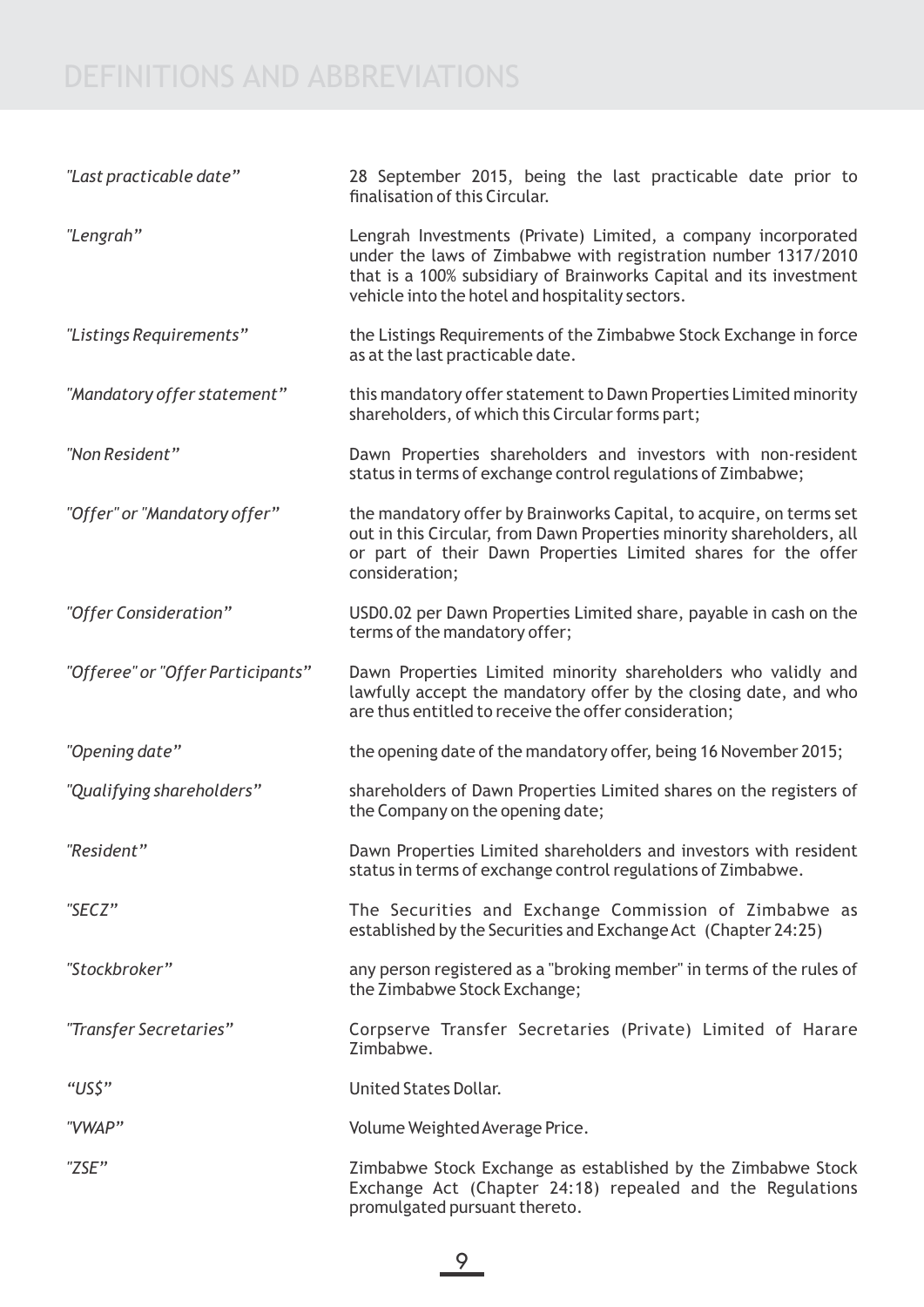## **1. Introduction and purpose of this Circular**

In the announcement released on 20 April 2015, Dawn Properties shareholders were advised the Company had received notice from Brainworks Capital Management (Private) Limited, that it now controlled more than 35% of the issued share capital in the Company, and as per the requirements of the ZSE Listing Rules Brainworks Capital intended to make a mandatory offer to minority shareholders.

Prior to the notice, Brainworks Capital controlled 30.10% shareholding in Dawn Properties. Through secondary market transactions that were completed in March 2015, Brainworks Capital further acquired 336,717,651 Dawn Properties shares in the open market, representing an additional 17.35% of the issued share capital of Dawn Properties taking their shareholding in Dawn Properties to 47.45%. With this transaction, Brainworks Capital thereby breached the 35% mandatory offer threshold and subsequently notified management of Dawn Properties of their intention to meet the requirements of the mandatory offer.

In terms of the Zimbabwe Stock Exchange Listings Requirements, the purchases beyond 35% gave rise to an affected transaction in terms of Section 9 of Listings Requirements. Brainworks Capital is consequently required to make a mandatory offer to all Dawn Properties minority shareholders.

The purpose of this Circular is to provide Dawn Properties minority shareholders with details of the mandatory offer.

### **2. Brainworks Capital rational for increasing its shareholding in Dawn Properties**

Brainworks Capital Management (Private) Limited, (Registration Number 523/2011) is an investment holding and advisory company registered under Zimbabwean law. In addition to its shareholding in Dawn Properties, Brainworks Capital holds equity stakes in various companies in the financial services, hospitality, real estate and logistics sector.

Brainworks Capital aims to unlock significant value in Dawn Properties over the next five years through a combination of capital and operational measures. Brainworks Capital will provide support to management in their efforts to enhance revenue generation from the current property portfolio and to assist with initiatives to develop new revenue streams for the Company. In addition, Brainworks Capital will support Dawn Properties in executing its operational strategy.

Brainworks Capital believes that the combination of operational improvement and strategic measures will lead to a significant value unlocking in Dawn Properties over the course of the coming years.

## **3. Terms of the mandatory offer**

### **3.1 The Mandatory Offer**

Brainworks Capital hereby offers to acquire, on the terms set out in this Circular, from the Dawn Properties minority shareholders all or part of their Dawn Properties shares for the Offer Consideration. The Dawn Properties shareholders who accept the mandatory offer by the Closing Date shall receive USD0.02 per share on the ZSE in terms of the mandatory offer. The Offer Consideration constitutes a premium of 5.6% to the 30-day Volume Weighted Average Price ("VWAP") and 12.8% to the 60-day VWAP of Dawn Properties shares as at 01 July 2015.

The mandatory offer will be implemented in accordance with the ZSE Listings Requirements and the Companies Act.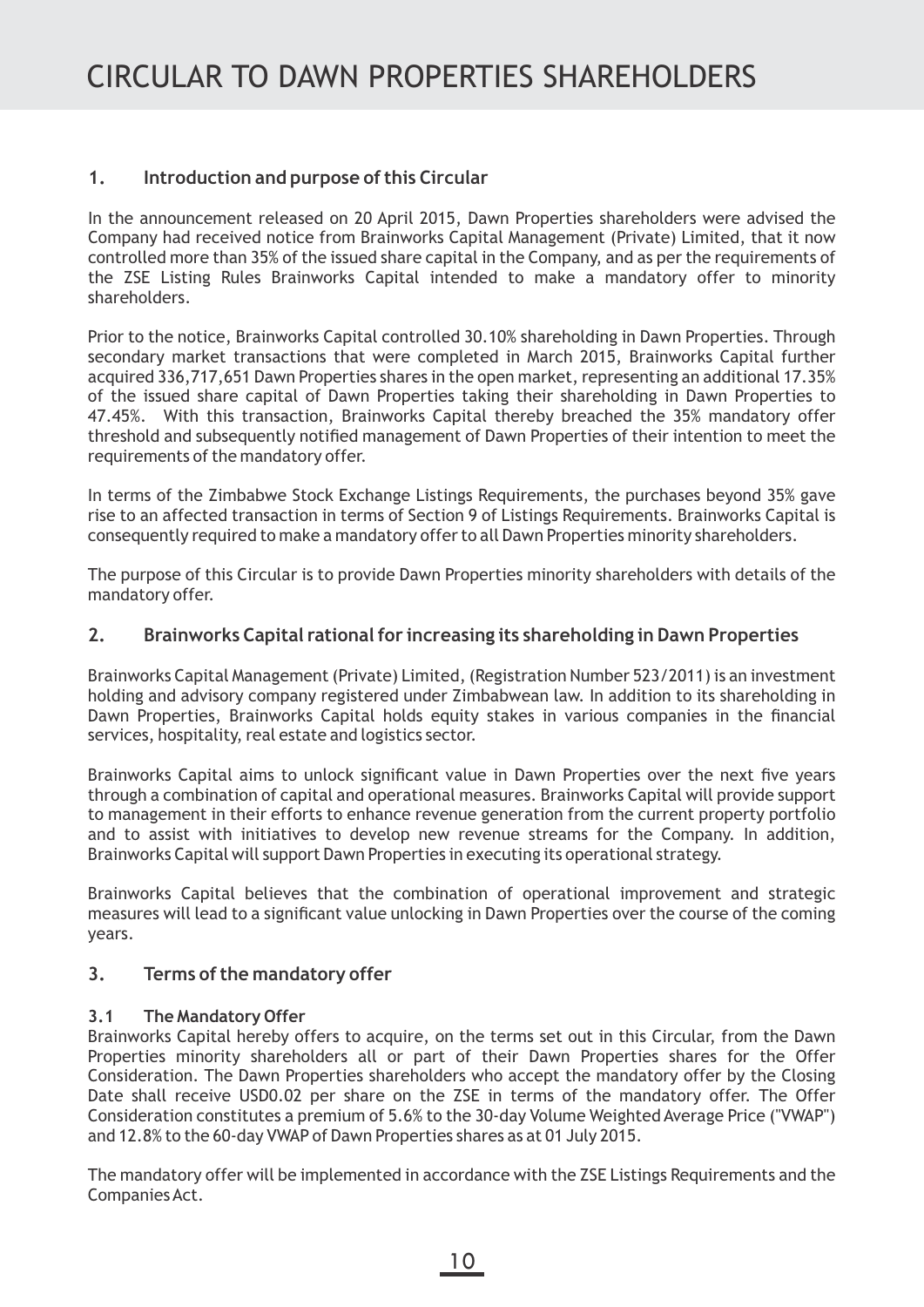Brainworks held 30.10% of the issued shares in Dawn Properties Limited through its 100% subsidiary, Lengrah Investments and held another 15.22% directly. In March 2015, Brainworks Capital acquired an additional 17.35% shareholding in Dawn Properties in secondary market transactions at a price of USD0.02. Brainworks total shareholding in Dawn Properties therefore increased to 47.45%. Over the six month period preceding this increase in shareholding beyond the 35% level, the highest price paid by Brainworks Capital to acquire shares in Dawn Properties was USD0.02 (Two United States Cents).

The offer consideration will be settled in cash in accordance with the terms of the mandatory offer and will be settled in full without regard to any lien, right to set-off, counterclaim or other analogous right to which the Offeror may otherwise be, or claim to be, entitled against any Offer Participant. The deemed effective date of the disposal of the Dawn Properties shares by the offer participants will be the Closing Date.

Dawn Properties minority shareholders who accept the mandatory offer will not receive any interest from the date of acceptance of the mandatory offer to the date of the payment of the Offer Consideration.

### **3.2 Settlement of Offer Consideration**

The amount due on acceptance of the mandatory offer is payable in United States dollars. The Offeror will procure the settlement of the Offer Consideration. Cheques shall be posted to or credited to the bank accounts of the offer participants at the Offer Participant's own risk, in settlement of the offer consideration (subject to receipt by the Transfer Secretaries of the relevant share certificates and subsequent cancellation of the share certificates), on five [5] business days following the Closing Date.

Non-resident shareholders of Dawn Properties are advised to consult their professional advisors or bankers regarding their individual exchange control and tax position, in relation to their participation in the mandatory offer described in this Circular to Shareholders.

### **3.3 Remaining shareholders**

It is the intention of Brainworks Capital and the Independent Board of Dawn Properties to retain the listing of Dawn Properties on the ZSE should Dawn Properties still meet the minimum shareholding spread requirement. Dawn Properties shareholders who elect not to accept the mandatory offer, or elect to accept the mandatory offer in part, will remain shareholders of Dawn Properties.

### **3.4 Offer period**

The mandatory offer opens for acceptance at 09:00 on 16 November 2015 and will close at 16:00 on Friday 04 December 2015. In terms of the ZSE Listings Requirements and the Companies' Act the offer must remain open for at least 15 business days after the date on which it is announced that the mandatory offer is wholly unconditional.

### **3.5 Conditions precedent**

The mandatory offer is subject to the approval and consent of all relevant authorities required to implement the Mandatory Offer.

### **3.6 Funding and cash confirmation**

Brainworks Capital will be funding the mandatory offer from its own resources.

CBZ Bank Limited has provided a bank guarantee in favour of Brainworks Capital that ensures that sufficient funds are available to acquire the ordinary issued share capital of Dawn Properties not already owned by Brainworks Capital from the Dawn Properties minority shareholders who accept the mandatory offer.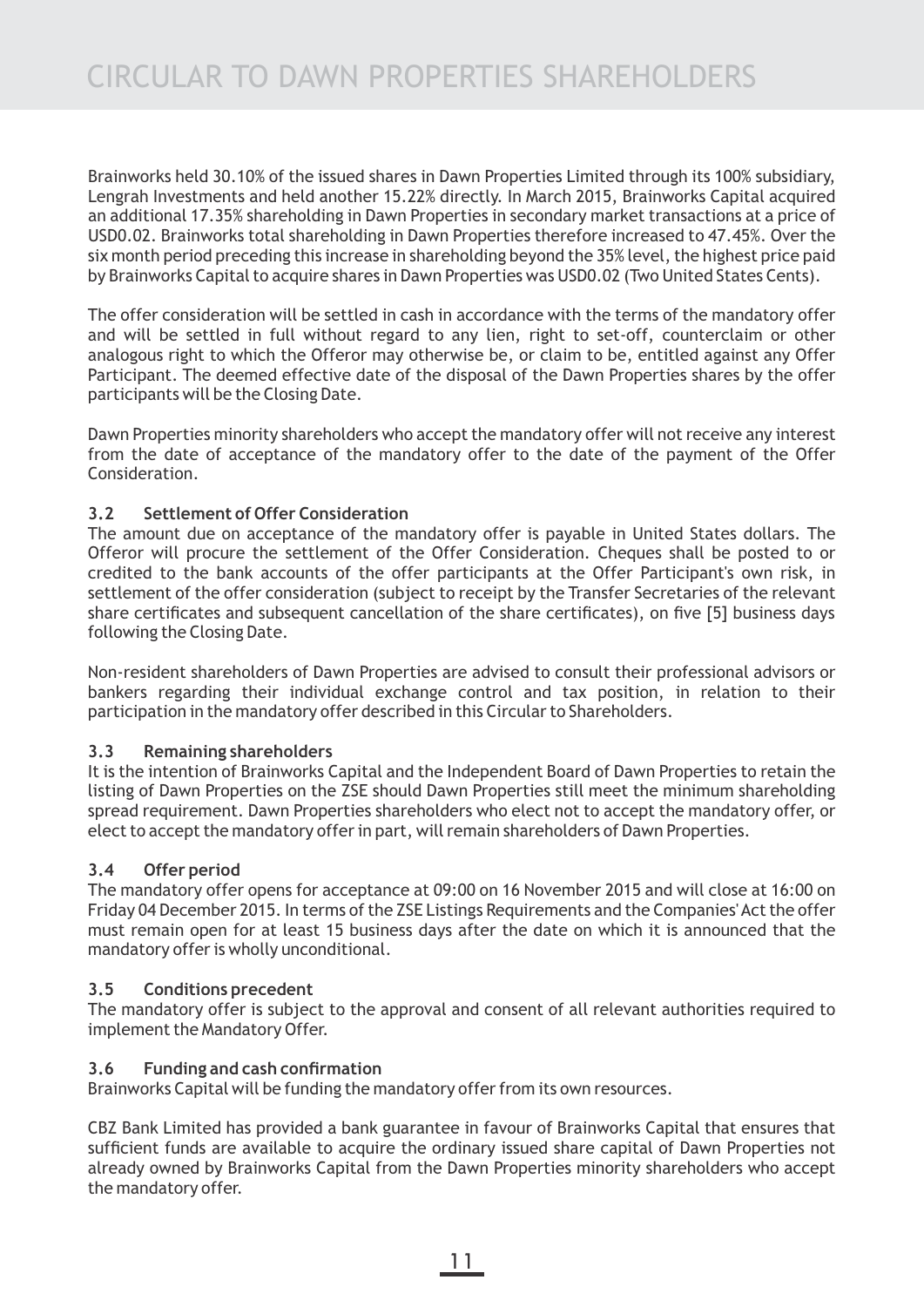## **4. Dawn Properties Future Outlook**

The Company's historical performance has been anchored by the rental income received from its hotel and tourism properties in Zimbabwe that are leased by African Sun Limited. In addition the business receives fees in relation to the consultancy income from its 100% subsidiary Dawn Property Consulting (Private) Limited for valuation services, property management and property consultancy. Rental incomes from the hotel and tourism properties are expected to remain at current levels while there may be a decline in the fee income from Dawn Property Consulting.

Dawn owns over 300 hectares of land that is earmarked for residential development. These projects are anticipated to commence in 2016. The development of the land bank into residential properties is expected to have a positive impact on the company's performance.

## **5. Disclosures for purposes of the Mandatory Offer**

### **5.1 Information on the Offeror**

Brainworks Capital Management (Private) Limited is a registered company under Zimbabwean law (Registration Number 523/2011) that operates as an investment holding, consulting and corporate advisory company. Brainworks Capital owns 1,165,971,667 ordinary shares in Dawn Properties representing 47.45% shareholding.

Brainworks Capital Management owns 100% of the issued share capital of Lengrah Investments (Private) Limited, an investment company holding 365,716,551 of the ordinary issued shares in Dawn Properties. Lengrah is a private company registered in Zimbabwe under registration number 1317/2010 and is a Brainworks Capital investment vehicle into the hospitality and real estate sectors.

Brainworks Capital and Lengrah together own 1,531,688,218 ordinary shares in the capital of Dawn Properties representing a 62.33% shareholding. As such, the mandatory offer to minority shareholders is being made by Brainworks Capital.

The directors of Brainworks Capital are:

- 
- G. Manyere ● W. Kambwanji W. Waterworth
- 
- l R. Muiirimi l A. Scholtz l C. Vermaak
	-

### **5.2 Information on Dawn Properties Limited**

Dawn Properties Limited ("Dawn Properties") was incorporated on 09 September 2003 under Zimbabwean law. The company's head office is located on 8th Floor, Beverly Court, Corner Fourth Street and Nelson Mandela, Harare, Zimbabwe.

Dawn, formerly a wholly owned subsidiary of African Sun, was incorporated as a Variable Rate Loan Stock Company by converting its ordinary shares into linked units. On 09 September 2003, Dawn became the first Variable Rate Loan Stock investment property holding company to be listed on the Zimbabwe Stock Exchange.

The core business of the company is that of an investment property holding and consulting company. Currently the majority of the portfolio is in hotel properties which are operated by African Sun Limited. The company also owns over 300 hectares of residential land earmarked for urban residential development. The company earns rental incomes from the hotel and tourism properties that it owns and property management and consultancy services from its 100% subsidiary, Dawn Property Consultancy.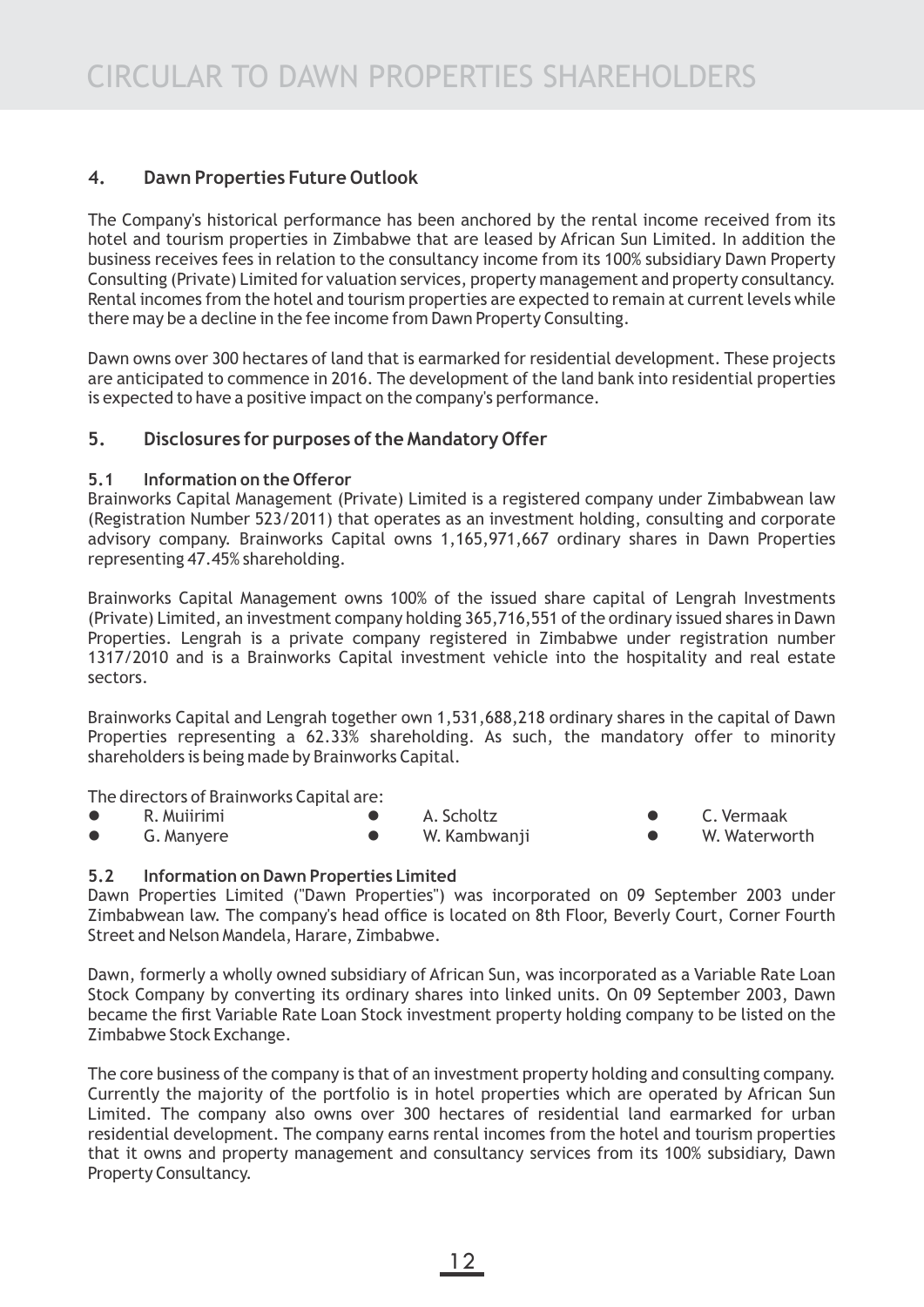| Dawn Properties' portfolio of assets currently comprise the following: |  |  |  |  |
|------------------------------------------------------------------------|--|--|--|--|
|                                                                        |  |  |  |  |

|                                                                                                                                                                                                                                                       | <b>Rooms</b>                                            | Location                                                                                             |
|-------------------------------------------------------------------------------------------------------------------------------------------------------------------------------------------------------------------------------------------------------|---------------------------------------------------------|------------------------------------------------------------------------------------------------------|
| Hotel Property (operational)<br>Crowne Plaza Monomotapa<br><b>Elephant Hills Resort</b><br>Troutbeck Inn<br>Carribea Bay Sun<br>Carribea Bay Marina<br><b>Beitbridge Express</b><br>Great Zimbabwe Hotel<br>Amber Hotel Mutare<br>Hwange Safari Lodge | 245<br>276<br>70<br>83<br>n/a<br>104<br>56<br>96<br>106 | Harare<br>Victoria Falls<br>Nyanga<br>Kariba<br>Kariba<br>Beitbridge<br>Masvingo<br>Mutare<br>Hwange |
| <b>Total</b>                                                                                                                                                                                                                                          | 1,036                                                   |                                                                                                      |
| Non-operational Hotels (Development land)                                                                                                                                                                                                             | Size (Ha)                                               |                                                                                                      |
| Lake View<br><b>Brondesbury Park</b>                                                                                                                                                                                                                  | 9<br>212                                                | Kariba<br>Juliasdale/Nyanga                                                                          |
| <b>Total</b>                                                                                                                                                                                                                                          | 221                                                     |                                                                                                      |
| Development land                                                                                                                                                                                                                                      | Size (Ha)                                               | Location                                                                                             |
| Malborough residential land bank<br>Baines Avenue stand<br>Glenlorne stand<br><b>Total</b>                                                                                                                                                            | 318<br>0.14<br>0.51<br>318.65                           | Harare<br>Harare<br>Harare                                                                           |
|                                                                                                                                                                                                                                                       |                                                         |                                                                                                      |

## *Dawn Property Consulting (Private) Limited*

Dawn Properties owns 100% of Dawn Property Consulting, a property management and consulting company. Formerly CB Richard Ellis Zimbabwe, Dawn Property Consulting was acquired by Dawn Properties in 2007. In 2013, Dawn Properties rebranded the business to Dawn Property Consulting. Dawn Property Consulting offers a comprehensive portfolio of services, which are detailed below:

- **•** Property sales and leasing;
- **•** Property management;
- **e** Research:
- **•** Project and development management; and
- **•** Valuation advisory services.

### **5.3 Directors' interest and dealings in shares**

### *Brainworks Capital Management's interests and dealing in Dawn Properties shares*

As at the Last Practicable Date, Brainworks Capital held 1,531,688,218 Dawn Properties ordinary shares representing 62.33% of the issued share capital of the Company. Brainworks Capital directors have not dealt in Dawn Properties shares during the period beginning three months prior to the opening of the mandatory offer and ending on the Last Practicable Date.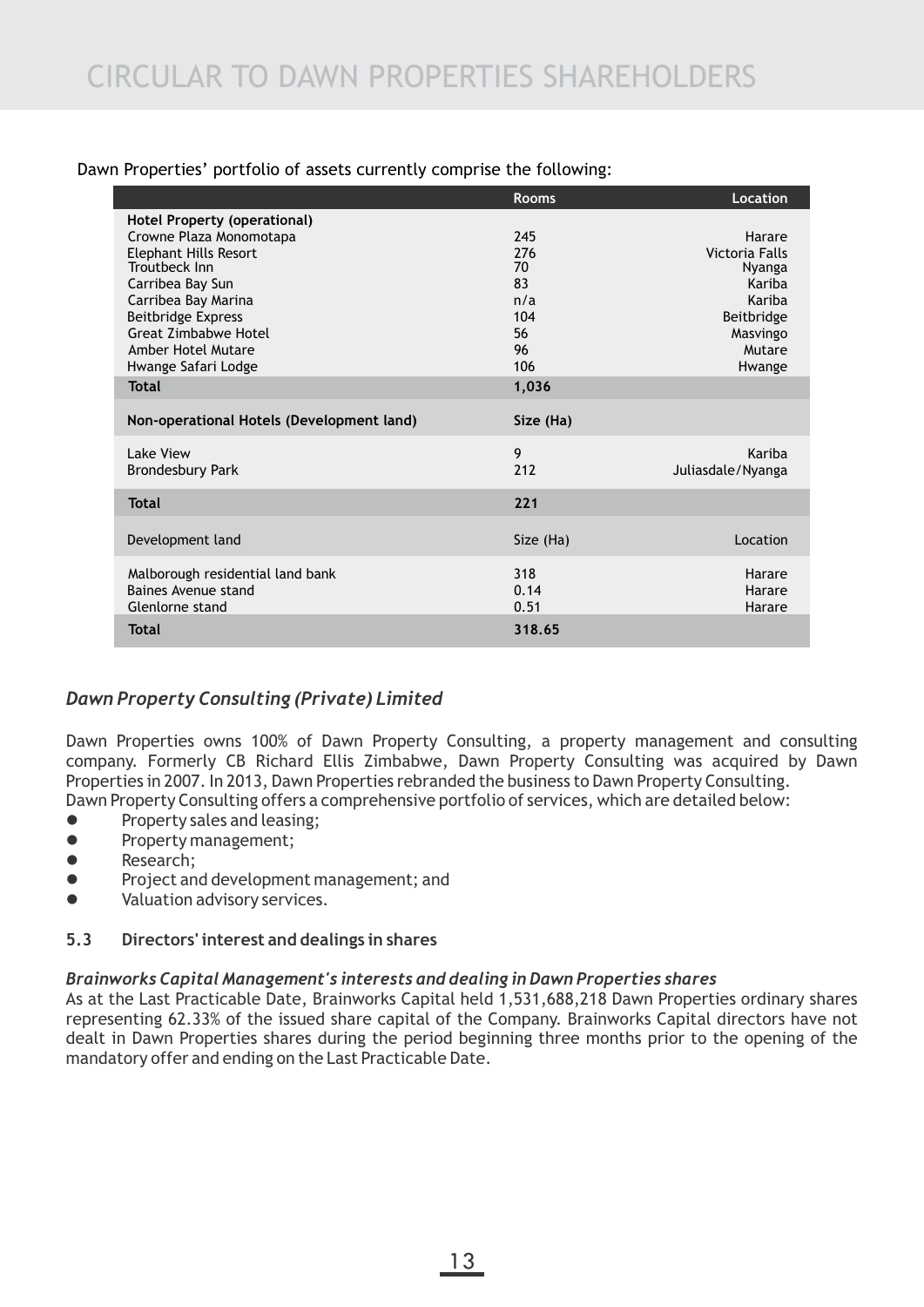As at the Last Practicable Date the directors of Brainworks Capital held the following interest in the issued ordinary share capital of Dawn Properties:

| Name                                                  | <b>Beneficial</b>             |             | Non-beneficial                |                                                           | Total number of shares                               |   |
|-------------------------------------------------------|-------------------------------|-------------|-------------------------------|-----------------------------------------------------------|------------------------------------------------------|---|
|                                                       | <b>Direct</b>                 | Indirect    | <b>Direct</b>                 | Indirect                                                  | <b>Number</b>                                        | % |
| Non-Executive<br>R Muvirimi<br>A Scholtz<br>C Vermaak | ۰                             | ۰<br>۰<br>۰ | ٠<br>۰<br>$\blacksquare$      | $\overline{\phantom{a}}$<br>٠<br>$\overline{\phantom{a}}$ | $\overline{\phantom{a}}$<br>$\overline{\phantom{a}}$ | ٠ |
| Executive<br>G Manyere<br>W Kambwanji<br>W Waterworth | ۰<br>$\overline{\phantom{a}}$ | ۰<br>۰      | $\overline{\phantom{a}}$<br>٠ | $\overline{\phantom{a}}$<br>$\overline{\phantom{a}}$      |                                                      |   |
|                                                       | $\blacksquare$                | ۰           | $\overline{\phantom{a}}$      | $\overline{\phantom{a}}$                                  |                                                      | - |

#### *Brainworks Capital directors' interest and dealing in Dawn Properties shares*

As at the last practicable date, none of the Brainworks Capital directors held any shares in Dawn Properties, other than those held indirectly by their shareholding in Brainworks Capital. No Brainworks Capital directors have dealt in Dawn Properties shares during the period beginning six months prior to the opening of the mandatory offer and ending on the Last Practicable Date.

#### *Dawn Properties directors' interest and dealing in Dawn Properties shares*

At the Last Practicable Date the directors of Dawn Properties held the following interests in the issued ordinary share capital of Dawn Properties:

| Name                 |               | <b>Beneficial</b>        |                | Non-beneficial | Total number of shares |       |
|----------------------|---------------|--------------------------|----------------|----------------|------------------------|-------|
|                      | <b>Direct</b> | Indirect                 | <b>Direct</b>  | Indirect       | <b>Number</b>          | %     |
| <b>Executive</b>     |               |                          |                |                |                        |       |
| J. Dowa              | 470 593       | ٠                        |                |                | ٠                      | 0.02% |
|                      |               |                          |                |                |                        |       |
| <b>Non Executive</b> |               |                          |                |                |                        |       |
| P.Gwatidzo           |               | $\overline{\phantom{0}}$ |                |                |                        | ٠     |
| M. Mukonoweshuro     |               | ٠                        |                |                |                        | ۰     |
| P. Matute            |               | $\overline{\phantom{a}}$ |                |                |                        | ٠     |
| G. Manyere           |               | $\overline{\phantom{a}}$ |                |                | -                      | ٠     |
| W. Kambwanji         |               | $\overline{\phantom{a}}$ |                |                |                        | ۰     |
| T.N. Chiweshe        |               | ٠                        |                |                |                        |       |
|                      | 470 593       | ۰                        | $\blacksquare$ |                |                        | 0.02% |

## *Dawn Properties directors' interest in Brainworks Capital shares*

The following table illustrates the direct and indirect shareholding of the directors of Dawn Properties Limited in the share capital of Brainworks Capital Management (Private) Limited.

| Name             |                          | <b>Beneficial</b> |                | Non-beneficial           | Total number of shares |        |
|------------------|--------------------------|-------------------|----------------|--------------------------|------------------------|--------|
|                  | <b>Direct</b>            | Indirect          | <b>Direct</b>  | Indirect                 | <b>Number</b>          | %      |
| Executive        |                          |                   |                |                          |                        |        |
| J. Dowa          | $\blacksquare$           | ٠                 | ۰              | ۰                        |                        |        |
|                  |                          |                   |                |                          |                        |        |
| Non Executive    |                          |                   |                |                          |                        |        |
| P. Gwatidzo      | $\blacksquare$           |                   | ۰              | ۰                        |                        |        |
| M. Mukonoweshuro | $\blacksquare$           |                   | ۰              | ۰                        |                        |        |
| P. Matute        |                          |                   | ۰              | ۰                        |                        |        |
| G. Manyere       | $\blacksquare$           | 60,000,000        | ٠              | ٠                        | 60,000,000             | 6.95%  |
| W. Kambwanji     | $\overline{\phantom{a}}$ | 40,000,000        | ٠              | $\overline{\phantom{a}}$ | 40,000,000             | 4.63%  |
| T.N. Chiweshe    | $\blacksquare$           |                   | ۰              | ۰                        |                        |        |
|                  | $\overline{\phantom{a}}$ | 100,000,000       | $\blacksquare$ | $\blacksquare$           | 100,000,000            | 11.58% |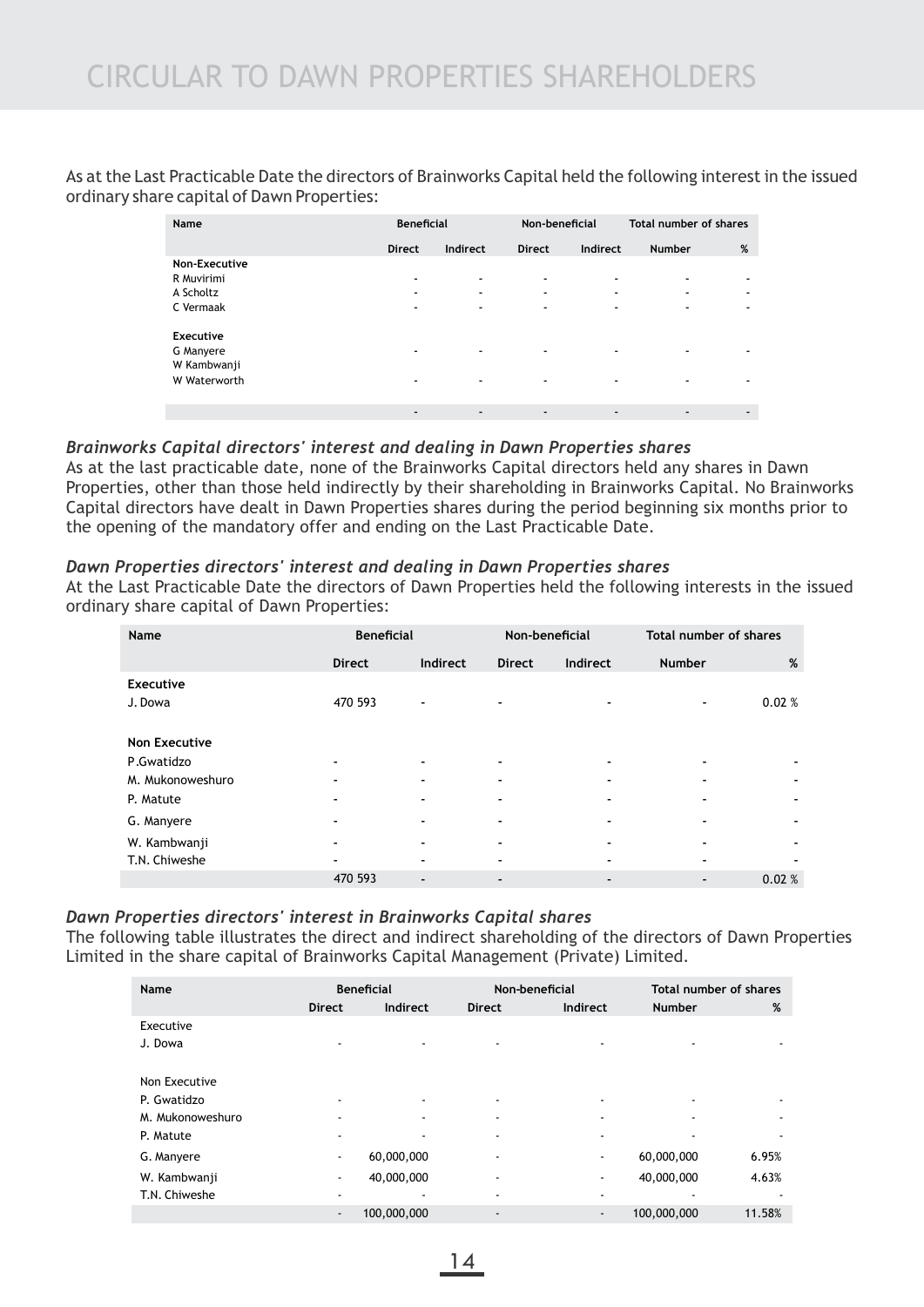## 5**.4 Directors' remuneration and service contracts**

The total remuneration receivable by Dawn Properties directors will not be varied as a consequence of the mandatory offer.

There are no material particulars of an abnormal nature in respect of Dawn Properties directors' service contracts which require specific disclosure, nor were any directors' service contracts entered into or amended during the period beginning six months prior to the opening date and ending on the last practicable date.

The service contracts of Dawn Properties' directors will not be affected by the mandatory offer.

### **5.5 Composition of the Dawn Properties board following implementation of the mandatory offer**

The Offeror does not intend to make changes to the Board of Dawn Properties Limited following the implementation of this mandatory offer. However, should any changes occur, these shall be communicated in due course and through the appropriate channels when the decision is made.

Nothing contained in this paragraph shall preclude the board of Dawn Properties and/or Dawn Properties shareholders from removing any director of Dawn Properties in accordance with the provisions of the Companies Act after the implementation of this mandatory offer.

### **5.6 Material agreements**

No agreements which can be considered to be material to a decision by Dawn Properties shareholders regarding the mandatory offer have been entered into between Dawn Properties and Brainworks Capital, or between Dawn Properties and any of the directors of Brainworks Capital, or any persons who were directors of Brainworks Capital in the 12 months preceding the mandatory offer, or between Dawn Properties and any other Dawn Properties shareholders who hold any beneficial interests in Dawn Properties, or any person who were Dawn Properties shareholders or beneficially interested in Dawn Properties shares, in the 12 months preceding the mandatory offer.

### **5.7 Irrevocable undertakings**

No Dawn Properties shareholders eligible to accept the mandatory offer have irrevocably undertaken to accept the mandatory offer by Brainworks Capital Management.

### **5.8 Opinions and recommendations**

In accordance with the ZSE Listing Requirements, an independent expert is required to be appointed to provide the Independent Board with an opinion as to whether the terms of the mandatory are reasonable to minority shareholders. The Independent Board has appointed Ernst & Young Associates (Private) Limited as the independent advisor to provide them such an opinion as to whether the terms of the mandatory offer are fair and reasonable to Dawn Properties minority shareholders. Taking into consideration the terms and conditions of the mandatory offer, the independent advisor is of the opinion that such terms and conditions are fair and reasonable to Dawn Properties minority shareholders. The independent expert's opinion is included in Annexure II to this Circular and has not been withdrawn prior to the publication of this Circular.

An independent committee of the Dawn Properties board was convened to make a recommendation on the fairness and reasonableness of the Brainworks Capital offer to minority shareholders. The independent board members obtained an opinion on the valuation of the Dawn Properties shares from the independent expert to assist them in making their recommendation to shareholders.

The independent directors, having had regard to the valuation opinion of independent expert, have concluded that the offer is fair and reasonable given the future prospects of the group.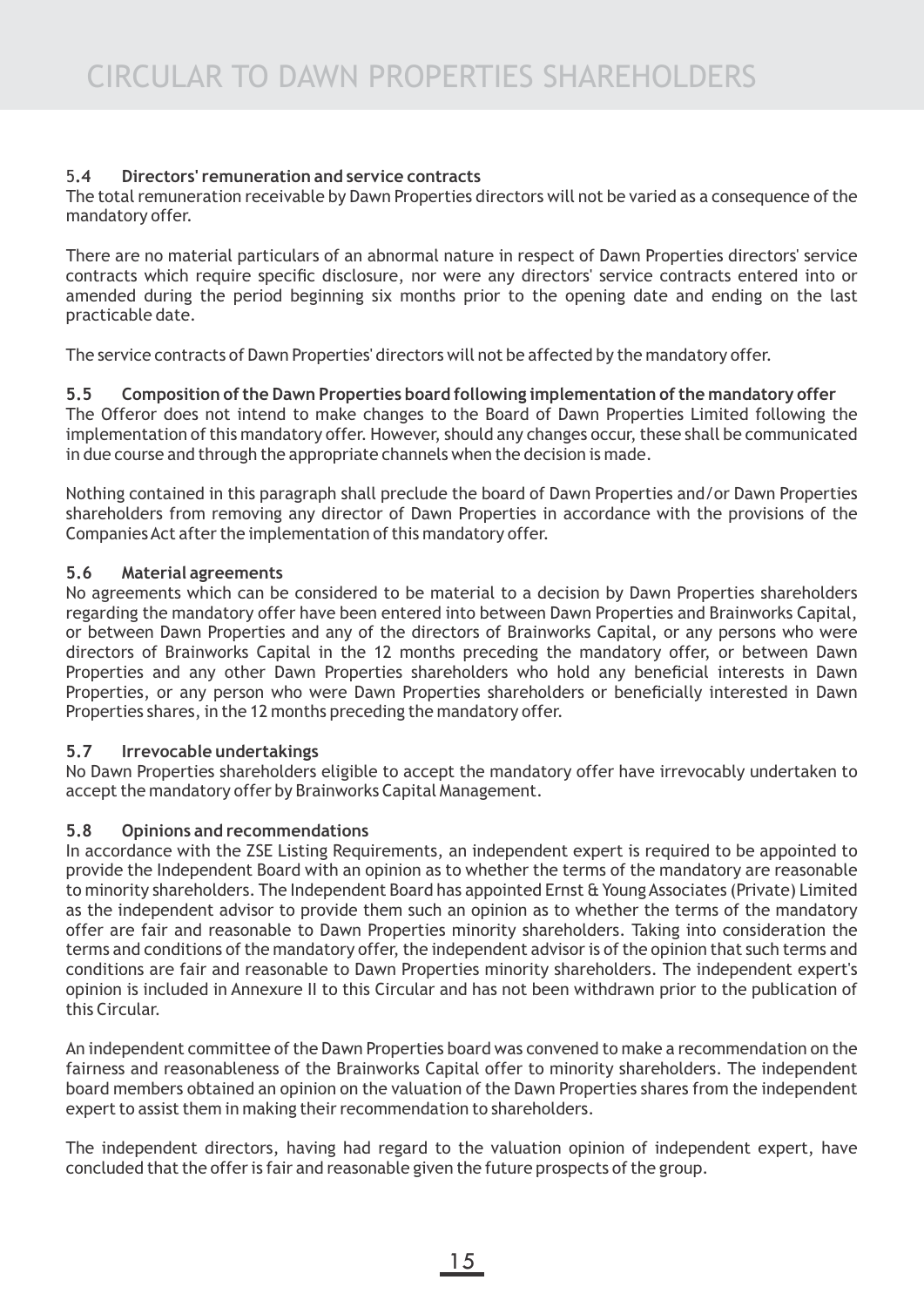## **5.9 Responsibility statement**

The Independent Board, insofar as any information in this Circular relates to Dawn Properties or to the matters on which it is required to opine, and the directors of Brainworks Capital Management, insofar as any information in this Circular relates to Brainworks Capital Management:

- $\bullet$  accept responsibility for the information contained in this Circular;
- **e** certify that, to the best of their knowledge and belief, the information contained in this Circular is true and that there are no other facts, the omission of which would make any statement false or misleading; and
- this Circular has not omitted anything that is likely to affect the importance of the information contained herein insofar as it relates to a matter which they are required to opine.
- l No director on the Independent Board is excluded from the statements in this paragraph.

### **5.10 Major shareholders**

Insofar as it is known to the Independent Board, Dawn Properties is controlled by Brainworks Capital, as defined in Section 143 Companies' Act. As at 31 August 2015, the following shareholders held more than 5% of the issued shares of Dawn Properties:

| <b>Shareholder</b>                                  | <b>Number of Shares</b> | % Shareholding |
|-----------------------------------------------------|-------------------------|----------------|
| Brainworks Capital Management (Private) Limited     | 1,160,716,240           | 47.24%         |
| Lengah Investments (Private) Limited                | 365,716,551             | 14.88%         |
| Old Mutual Life Assurance Company of Zimbabwe (Ltd) | 249,647,184             | 10.16%         |
| Old Mutual Zimbabwe Limited                         | 220,015,418             | 8.95%          |
| Total                                               | 1,996,095,393           | 81.24%         |

### **5.11 Share price history**

The price history of Dawn Properties on the ZSE is set out in Annexure III to this Circular.

### **5.12 Consents**

The Sponsoring Broker, Financial Advisor and Reporting Accountants have consented in writing to act in the capacity stated and to their names being stated in this Circular and have not withdrawn their consent prior to the issue of this Circular.

The independent expert has consented in writing to the inclusion of its report in this Circular in the form and context in which it appears and has not withdrawn such consent prior to the publication of this Circular.

## **5.13 Documents available for inspection**

Copies of the following documents will be available for inspection during normal business hours on business days at the registered office of Dawn Properties at Beverly Court, 100 Nelson Mandela Avenue, Harare, Zimbabwe from 12 November 2015 to 04 December 2015.

- **•** the audited financial statements of Dawn Properties for the years ended 31 March 2015, 31 March 2014, 31 March 2013, 31 March 2012, 31 March 2011 and 31 March 2010;
- **•** the Memorandum of Incorporation of Dawn Properties and its subsidiaries;
- **•** the report of the independent advisor to the Independent Board;
- **•** the consent letters of the advisors to Brainworks Capital and Dawn Properties; and
- **•** a signed copy of this Circular.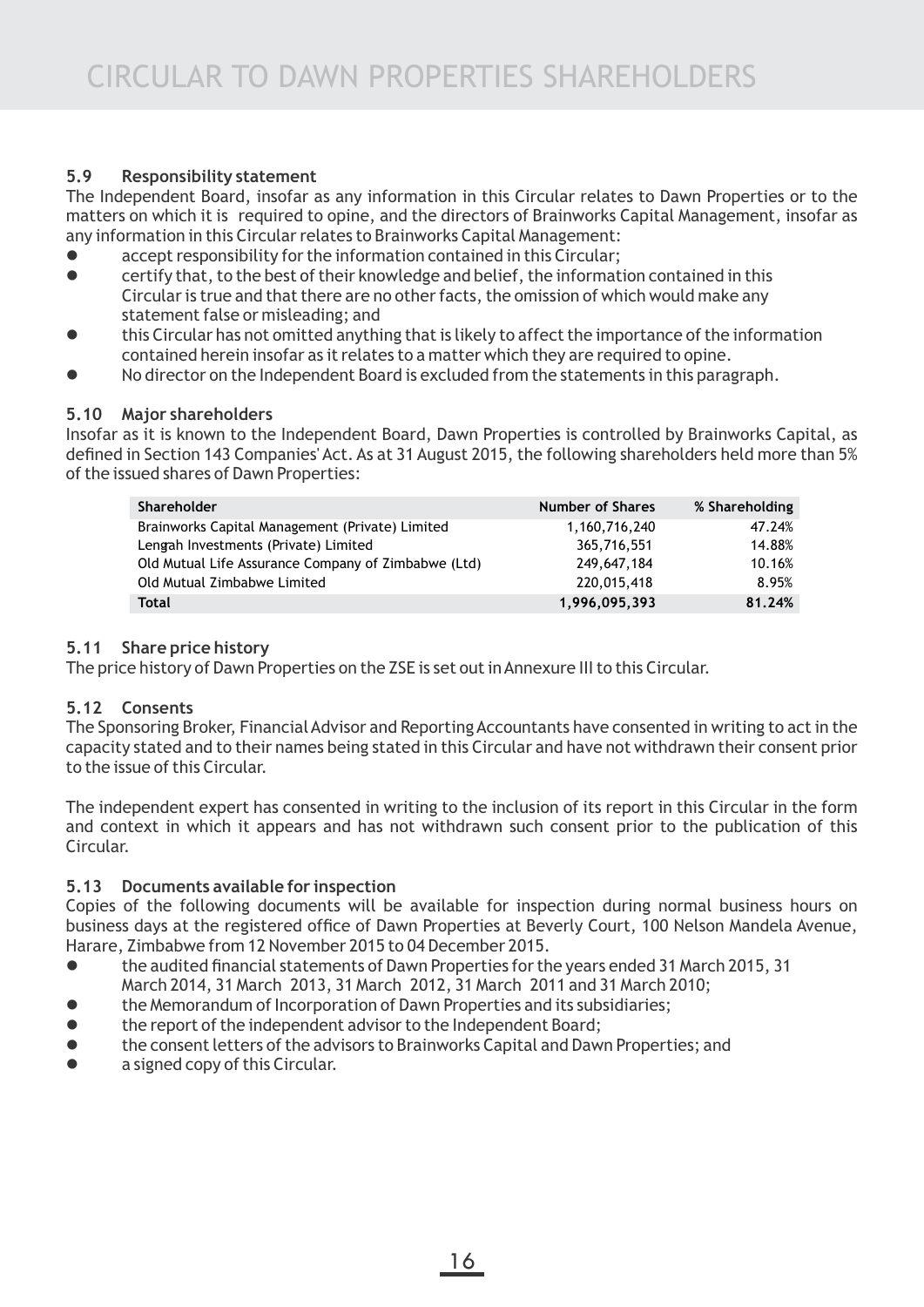The Directors of Dawn Properties Limited whose names appear hereunder, collectively and individually accept full responsibility for the accuracy of the information contained in this Circular and further confirm that they have made all reasonable enquiries and declare that to the best of their knowledge and belief, there are no facts, the omission of which would make any statement in this Circular false or misleading.

Such Directors also confirm that this Circular includes all such information within their knowledge (or which it would appear be reasonable for them to obtain by making enquiries) that investors and their professional advisors would require and reasonably expect to find for the purposes of making informed assessment of Dawn Properties Limited in order make an informed decision whether or not to accept the offer.

| <b>Name</b>      | <b>Designation</b>             | <b>Signatures</b>  |
|------------------|--------------------------------|--------------------|
| P. Gwatidzo      | Non-Executive Chairman         | Signed on original |
| J. Dowa          | <b>Chief Executive Officer</b> | Signed on original |
| M. Mukonoweshuro | Non-Executive Director         | Signed on original |
| P. Matute        | Non-Executive Director         | Signed on original |
| G. Manyere       | Non-Executive Director         | Signed on original |
| W. Kambwanji     | Non-Executive Director         | Signed on original |
| T. N. Chiweshe   | Non-Executive Director         | Signed on original |

The Independent Board of Dawn Properties Limited whose names appear hereunder, collectively and individually accept full responsibility for the accuracy of the information contained in this Circular and further confirm that they have made all reasonable enquiries and declare that to the best of their knowledge and belief, there are no facts, the omission of which would make any statement in this Circular false or misleading.

Such Directors also confirm that this Circular includes all such information within their knowledge (or which it would appear be reasonable for them to obtain by making enquiries) that investors and their professional advisors would require and reasonably expect to find for the purposes of making informed assessment of Dawn Properties Limited in order make an informed decision whether or not to accept the offer.

| <b>Name</b>      | Designation            | signatures i       |
|------------------|------------------------|--------------------|
| P. Gwatidzo      | Chairman               | Signed on original |
| M. Mukonoweshuro | Non-Executive Director | Signed on original |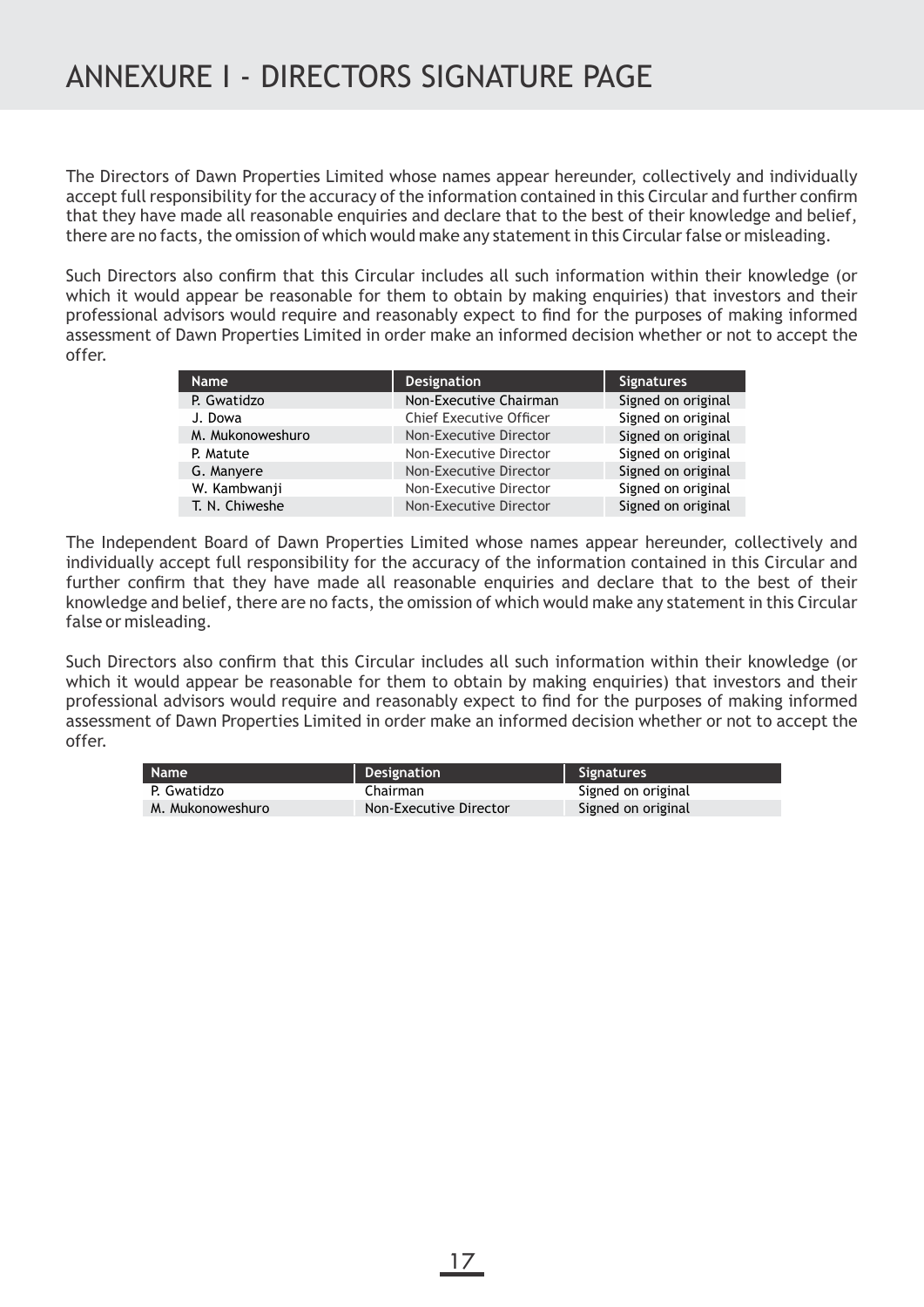# ANNEXURE II – INDEPENDENT FAIR AND REASONABLE OPINION



Ernst & Young Associates (Pvt) Ltd Angwa City Christulius Nyerere Way Kwarte Nkrumah Avenue P.O. Bcx 62 or 702 Harare, Zimbabwe

Tel: +263.4 750905.7 750979. Fax: +263 4 750707 / 773842 Email: admin@zw.ev.com www.ey.com

12 November 2015

The Independent Directors Dawn Properties Limited 8th Floor Beverley Court, 100 Nelson Mandela Avenue, HARARE

Dear Sirs

**Draft fair and reasonableness opinion on the Proposed Transaction in terms of Brainworks Capital Management (Private) Limited's Offer to acquire Dawn Properties Limited shares from minority shareholders at a price of USD 0.02 per share.**

This letter is prepared for the purpose of inclusion in the circular to shareholders of Dawn Properties Limited ("Dawn") to be dated 17 September 2015 ("Circular"). Words and phrases used in this letter shall have the same meaning as ascribed to them in the Circular.

#### **Introduction**

On the 20th of April 2015, Brainworks Capital Management (Private) Limited ("Brainworks Capital") advised shareholders of Dawn that it now controlled more that 43.80% of the issued share capital in the Company. As such, Brainworks Capital is undertaking a mandatory offer to minority shareholders in line with the Zimbabwe Stock Exchange ("ZSE") Listing Requirements.

Full details of the Proposed Transaction are contained in the Circular.

In terms of the Zimbabwe Stock Exchange ("ZSE") Listings Requirements, the Proposed Transaction is deemed a related party transaction.

#### **Scope**

EY has been retained by the Independent Directors of Dawn to provide an independent opinion as to the fairness and reasonableness of the proposed price consideration in terms of Section 10 (Related party transactions) and Schedule 5 (Independent fairness opinions) of the ZSE Listings Requirements.

Our advice relates to the fairness and reasonableness of the price consideration of USD 0.02 per share which is being offered by Brainworks Capital to the minority shareholders of Dawn.

#### **Definition of fairness and reasonableness for the purposes of our opinion**

For the purposes of our opinion, "fairness" is based primarily on quantitative factors. Therefore, the price would be considered fair to Shareholders if the price was in line with or higher than the fair value of Dawn.

"Reasonableness" is based primarily on qualitative factors such as sensibility or appropriateness to the given situation.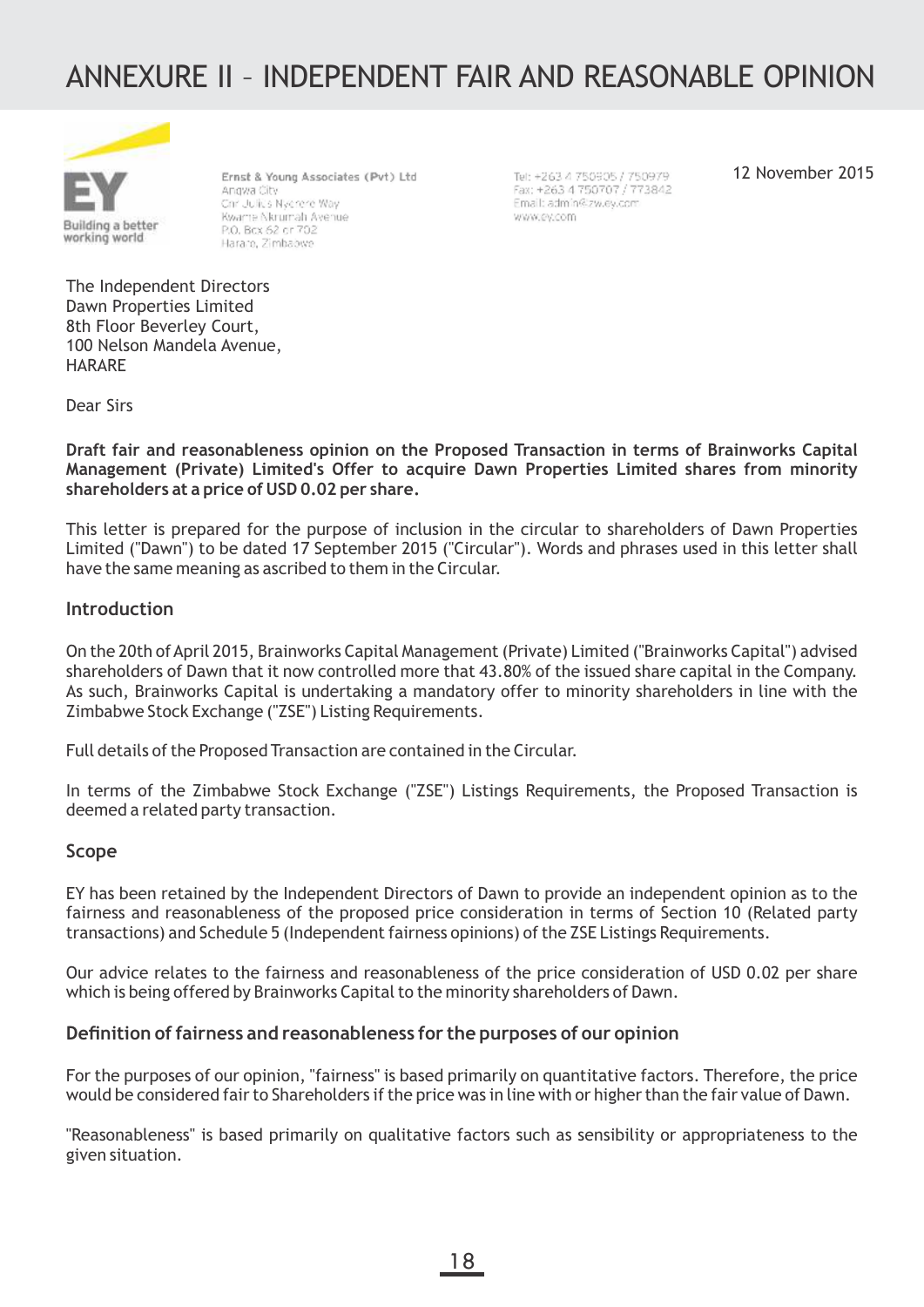## **Our approach in considering the Proposed Transaction**

In considering the price, we have calculated the fair value of Dawn's issued share capital and compared this to the offer price of USD 0.02. We also took into consideration:

- Section 9 of the ZSE Listing Requirements (Transactions)
- **•** Prevailing economic and market conditions
- An assessment of share price trends
- **The acquittal of Dawn's independent directors of their responsibilities to the affected** shareholders, and
- General compliance with ZSE Independent Financial Advisor related Listing Requirements to changes in control and related party transactions.

## **Information utilised**

In the course of our analysis, we relied upon financial and other information, including financial information, obtained from Dawn management, together with industry-related and other information in the public domain. Our conclusion is dependent on such information being complete and accurate in all material respects.

The principal sources of information used in formulating our opinion regarding the terms and conditions of the offer include:

- l The announcement to Shareholders published on 20 April 2015
- **•** Draft Circular to Shareholders with the terms and conditions of the offer Representations and assumptions made available by, and discussions held with the management of Dawn
- **.** Historical share trading data for Dawn
- l Audited financial information for Dawn for the financial year ended 31 December 2014
- l S&P Capital IQ, a multinational financial information provider, a division of McGraw Hill Financial and
- Various analysts' reports.

Where practical, we have corroborated the reasonableness of the information provided to us for the purpose of our opinion, obtained through discussions with the management of Dawn.

We have relied upon without independent verification, the accuracy and completeness of the information provided to us whether in writing or obtained in discussions, and we have not assumed and we do not assume any responsibility or liability therefore.

In addition, we have placed reliance upon the Directors' commercial assessment of the prospects of Dawn.

We have further assumed that:

- Dawn is not involved in any material or legal proceedings;
- **•** Dawn has no material outstanding disputes with the revenue authorities in any of the jurisdictions they operate in; and
- There are no other contingencies that could affect the value of Dawn.

## **Procedures performed**

In arriving at our opinion, we have undertaken the following procedures in evaluating the fairness of the Price:

Setting up initial meetings with representatives of Dawn, to agree the terms and scope of our mandate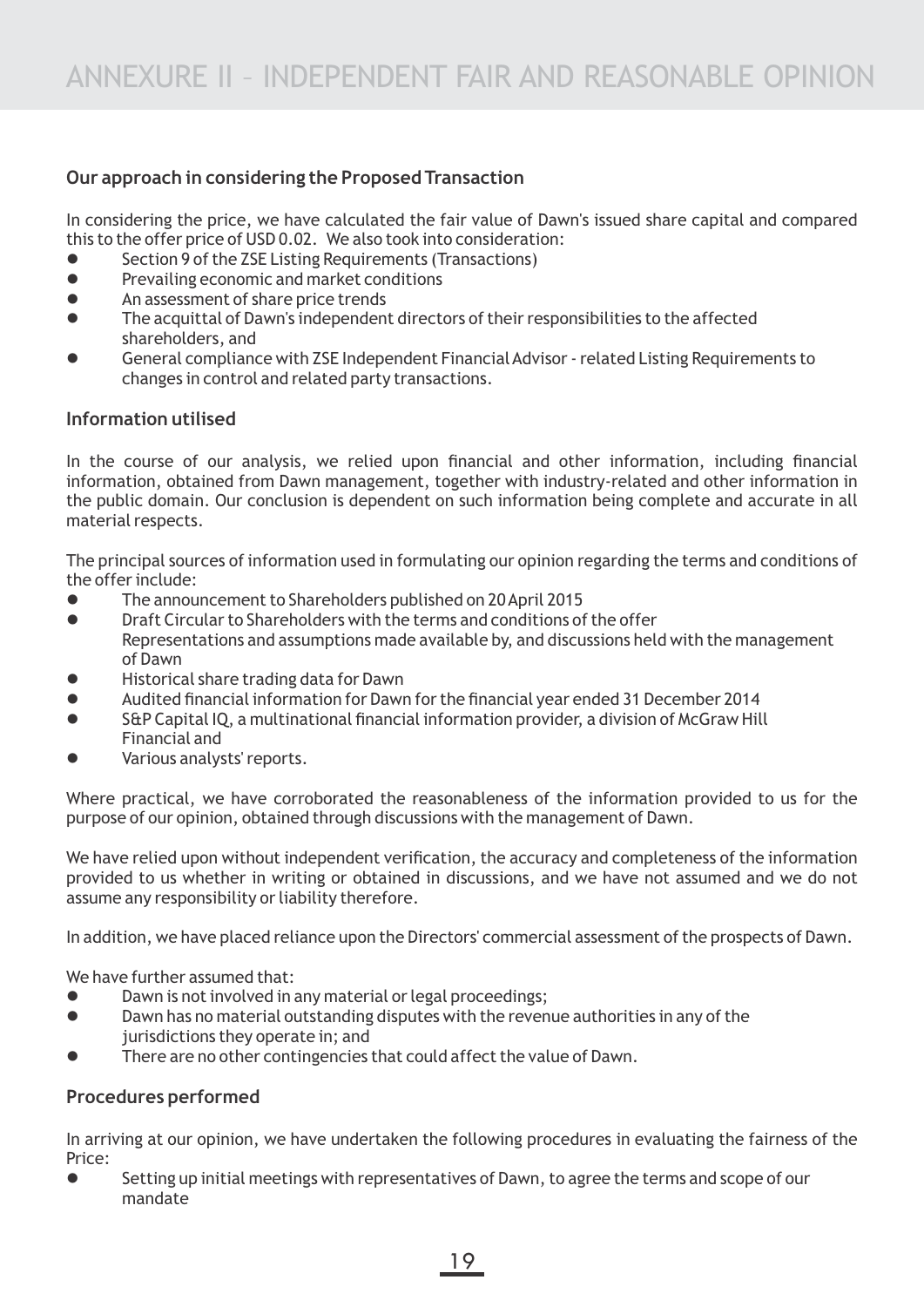- Discussions with KPMG to understand how the price per share was arrived at
- Obtaining an understanding of the operations of Dawn through:
	- discussions with the management
	- s an analysis of publicly available historical and forecast financial information
	- \* a review of recent reports and/or comments by independent investment analysts and other market commentators, and
	- a review of other publicly available information
- Performing an independent desktop valuation of Dawn
- l Considering whether (and what quantum) of liquidity and/or marketability discounts may be applicable to the equity of Dawn for the specifics of the Proposed Transaction
- l Where, and if applicable, reviewing the terms and conditions relating to the Proposed Transaction outlined in the circular
- Interviews with independent directors, and
- l Considering any other/qualitative aspects which we believe are of importance; and comparing the pricing of the Proposed Transaction to other market transactions.

### **Valuation**

The following key value drivers and assumptions were utilised in the valuations:

- l Dawn's business model
- $\bullet$  The historical share trading prices, and
- $\bullet$  The illiquidity of the ZSE

We valued Dawn using market approaches.

### **Opinion**

We have considered the Proposed Transaction and performed a comparison of the value position of Shareholders under various scenarios. Based upon and subject to the conditions set out herein, we are of the opinion that the price of the Proposed Transaction is fair and reasonable to Shareholders.

This opinion does not purport to cater for each individual shareholder's circumstances and/or risk profile, but rather that of the general body of Shareholders taken as a whole. Each shareholder's decision will be influenced by such shareholder's particular circumstances and, accordingly, Shareholders should consult with an independent adviser if they are in any doubt as to the merits or otherwise of the Proposed **Transaction** 

## **Use of this opinion**

This opinion is provided solely for the use of the Board and Shareholders in connection with and for the purpose of their consideration of the Proposed Transaction.

This opinion does not purport to contain all the information required for an investment or disposal decision, and the content may not be relied upon by any third party.

This opinion shall not, in whole or in part, be disclosed, reproduced, disseminated, quoted, summarised or referred to at any time, in any manner or for any purpose, save for inclusion in this Circular, without the prior consent of EY.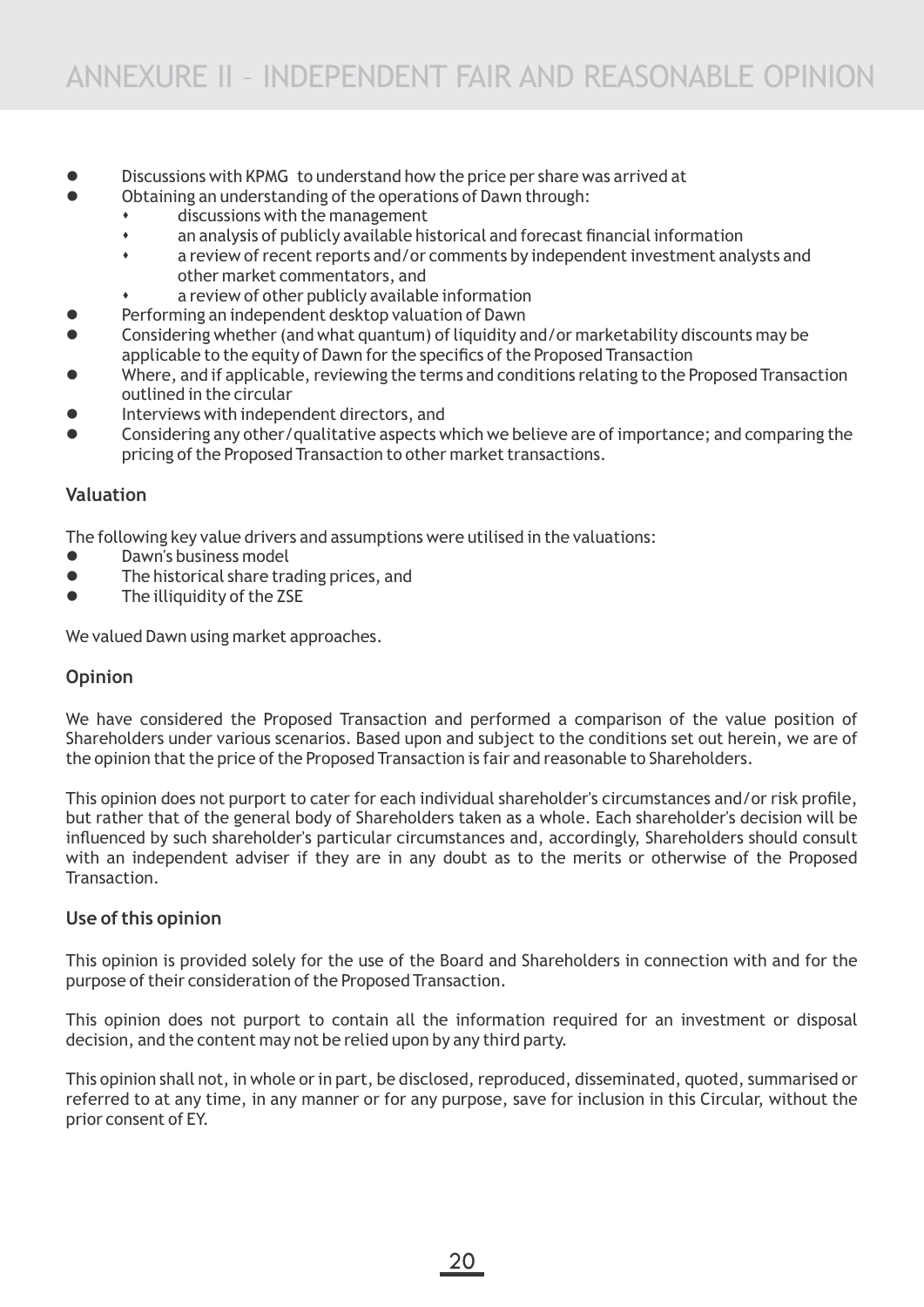## **Limiting conditions**

We have relied upon the accuracy of the information used by us in deriving our opinion albeit that, where practicable, we have corroborated the reasonableness of such information through, amongst other things, reference to work performed by independent third party/ies, historic precedent or our own knowledge and understanding. While our work has involved an analysis of the annual financial statements and other information provided to us, our engagement does not constitute, nor does it include, an audit conducted in accordance with generally accepted auditing standards. Accordingly, we assume no responsibility and make no representations with respect to the accuracy of any information provided to us in respect of Dawn.

We were not availed any forecast information relating to Dawn.

The opinion expressed herein is necessarily based upon the information available to us, the financial, regulatory, securities market and other conditions and circumstances existing and disclosed to us as at the date hereof. We have assumed that all conditions precedent in the transaction agreements, including any material regulatory and other approvals required in connection with the proposed transaction have been or will be properly fulfilled/obtained.

Subsequent developments may affect our opinion. However, we are under no obligation to update, revise or re-affirm such.

We have not been availed any agreements between Brainworks Capital and Dawn (if relevant) and cannot comment the future plans neither does our scope extend to consideration of matters relating to corporate governance.

### **Independence**

We have been retained as an independent adviser to the independent directors and we will receive a fixed fee for the services provided in connection herewith, which fee is payable upon delivery of this opinion. We confirm that, other than the aforementioned, we have no interest, direct or indirect, beneficial or non-beneficial, in Dawn or Brainworks Capital; or in the success or failure of the proposed offer which forms the subject matter hereof.

Yours sincerely<br>Grast + Young

Ernst & Young Advisory Services (Private) Limited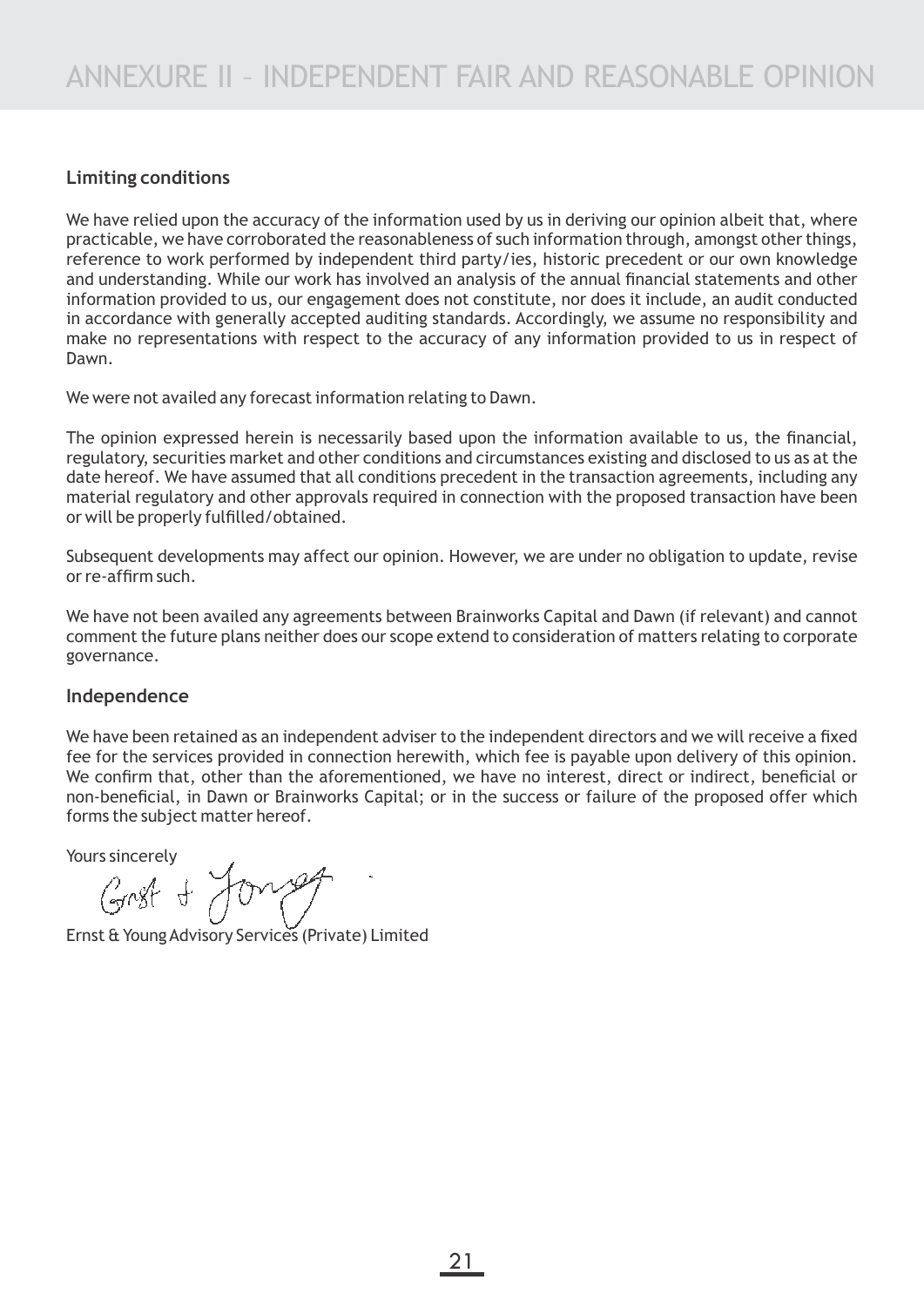# ANNEXURE III– 60 DAYSHARE PRICE HISTORY OF DAWN PROPERTIES ON THE ZSE

| Quarterly     |            |                |              |             |
|---------------|------------|----------------|--------------|-------------|
| Date          | High (USc) | Low (USc)      | Volume       | Value (USD) |
| 29-Sep-11     | 0.9        | 0.75           | 4,728,018    | 4,024,592   |
| 30-Dec-11     | 1.1        | 0.8            | 22,434,700   | 19,920,081  |
| 30-Mar-12     | 1.6        | 0.85           | 13,007,305   | 16,955,342  |
| 29-Jun-12     | 1.84       | 1.25           | 7,720,213    | 11,679,020  |
| 28-Sep-12     | 2.3        | 1.2            | 14,816,450   | 29,493,606  |
| 31-Dec-12     | 1.1        | 0.8            | 22,434,700   | 199,201     |
| 29-Mar-13     | 1.6        | 0.85           | 13,007,305   | 169,553     |
| 28-Jun-13     | 2.3        | 1.25           | 10,526,394   | 173,010     |
| 30-Sep-13     | 2.25       | 1.2            | 20,319,195   | 399,204     |
| 31-Dec-13     | 2.82       | 2.1            | 53,738,312   | 1,437,305   |
| 31-Mar-14     | 2.8        | 2.4            | 37,911,060   | 1,012,193   |
| 30-Jun-14     | 2.8        | 2.5            | 34, 162, 311 | 2,190,875   |
| 30-Sep-14     | 2.8        | $\mathbf{2}$   | 14,839,363   | 322,941     |
| 31-Dec-14     | 2.1        | 1.5            | 2,518,911    | 45,252      |
| 31-Mar-15     | 1.8        | 0.95           | 1,019,009    | 78,030      |
| 30-Jun-15     | 1.6        | 1.1            | 9,505,571    | 119,092     |
| Monthly       |            |                |              |             |
| Sep-12        | 0.9        | 0.75           | 4,728,018    | 4,024,592   |
| Oct-12        | 1.1        | 1,31           | 10,415,145   | 9,497,404   |
| <b>Nov-12</b> | 1          | 0.8            | 10,000,288   | 8,568,775   |
| Dec-12        | 0.95       | 0.8            | 2,019,267    | 1,853,901   |
| $Jan-13$      | 1          | 0.85           | 2,576,586    | 2,501,868   |
| Feb-13        | 1.41       | $\mathbf{1}$   | 4,418,257    | 5,514,115   |
| Mar-13        | 1.6        | 1.25           | 6,012,462    | 8,939,360   |
| Apr-13        | 1.6        | 1.25           | 3,584,216    | 4,704,327   |
| May-13        | 1.84       | 1.35           | 4,135,997    | 6,974,692   |
| <b>Jun-13</b> | 2.3        | 1.75           | 2,806,181    | 5,620,993   |
| <b>Jul-13</b> | 2.25       | 2              | 4,743,166    | 10,500,971  |
| Aug-13        | 2.11       | 1.2            | 7,267,103    | 13,371,642  |
| Sep-13        | 3          | 1.9            | 6,242,615    | 12,630,473  |
| <b>Oct-13</b> | 2.81       | 2.1            | 31,676,206   | 822,463     |
| <b>Nov-13</b> | 2.82       | 2.6            | 21,076,238   | 587,637     |
| <b>Dec-13</b> | 2.8        | 2.4            | 985,868      | 27,205      |
| Jan-14        | 2.8        | 2.4            | 22,784,353   | 631,408     |
| Feb-14        | 2.6        | 2.5            | 9,560,031    | 243,665     |
| Mar-14        | 2.5        | 2.4            | 5,566,676    | 137,119     |
| Apr-14        | 2.5        | 2.5            | 3,043,668    | 76,092      |
| May-14        | 2.8        | 2.5            | 25,200,992   | 1,949,089   |
| <b>Jun-14</b> | 2.8        | 2.8            | 5,917,631    | 165,694     |
| <b>Jul-14</b> | 2.8        | 2.6            | 2,544,699    | 69,353      |
| Aug-14        | 2.7        | $\overline{2}$ | 9,874,572    | 204,507     |
| Sep-14        | 2.3        | $\mathbf 2$    | 2,420,092    | 49,081      |
| <b>Oct-14</b> | 2.1        | 1.5            | 10,682       | 160         |
| <b>Nov-14</b> | 1.8        | 1.5            | 119,196      | 2,089       |
| <b>Dec-14</b> | 1.8        | 1.8            | 2,389,033    | 43,001      |
| Jan-15        | 1.8        | 1.5            | 3,280        | 49          |
| Feb-15        | 1.5        | 1.5            | 231,414      | 3,471       |
| Mar-15        | 1.1        | 0.95           | 784,315      | 74,510      |
| Apr-15        | 1.6        | 1.1            | 5,872,947    | 64,602      |
| May-15        | 1.51       | 1.5            | 1,924,180    | 28,863      |
| <b>Jun-15</b> | 1.6        | 1.5            | 1,708,444    | 25,627      |
|               |            |                |              |             |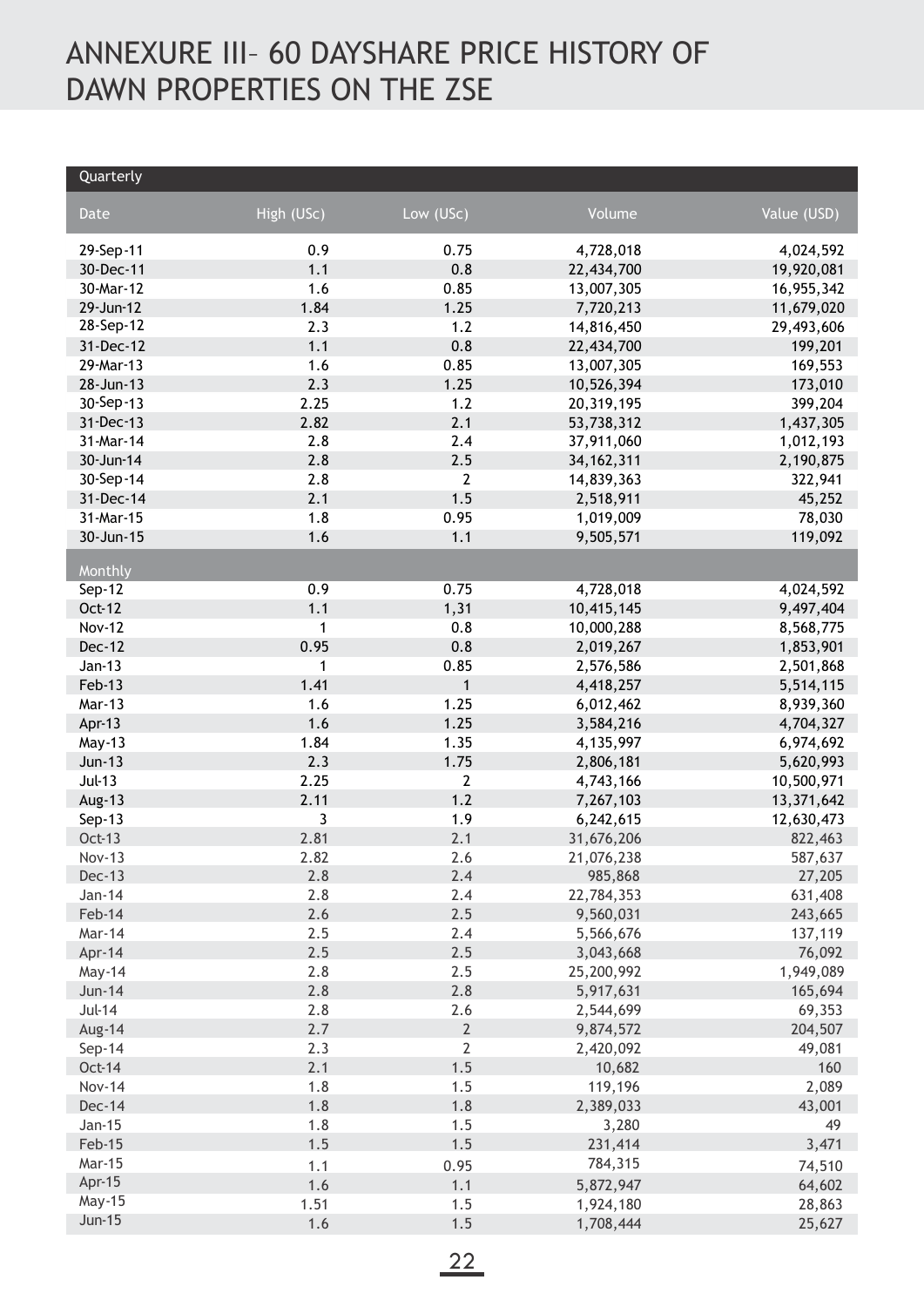## **STATEMENT OF COMPREHENSIVE INCOME**

|                                                            | 2014<br>US\$ | 2015<br>US\$  |
|------------------------------------------------------------|--------------|---------------|
|                                                            |              |               |
| Revenue                                                    | 5,541,258    | 5,174,685     |
| Net gain from fair value adjustment on investment property | 1,137,584    | (300,000)     |
| Other income                                               | 16,712       | 41,302        |
| <b>Total income</b>                                        | 6,695,554    | 4,915,987     |
| Profit/(loss) on disposal of property, plant and equipment | 34,990       | 4,384         |
| Administration expenses                                    | (4,002,919)  | (3, 950, 733) |
| Other expenses                                             | (482, 271)   | (386, 021)    |
| <b>Operating profit</b>                                    | 2,245,354    | 583,617       |
| <b>Finance Costs</b>                                       |              |               |
| Finance income                                             | 23,110       | 73,855        |
| Profit before income tax                                   | 2,268,464    | 657,472       |
| Income tax expense                                         | (118, 502)   | (508, 319)    |
|                                                            |              |               |
| Profit for the year from continuing operations             | 2,149,962    | 149,153       |
|                                                            |              |               |
| Discontinued operations                                    |              |               |
| Loss for the year from discontinued operations             |              |               |
|                                                            |              |               |
| Total Comprehensive Profit for the year                    | 2,149,962    | 149,153       |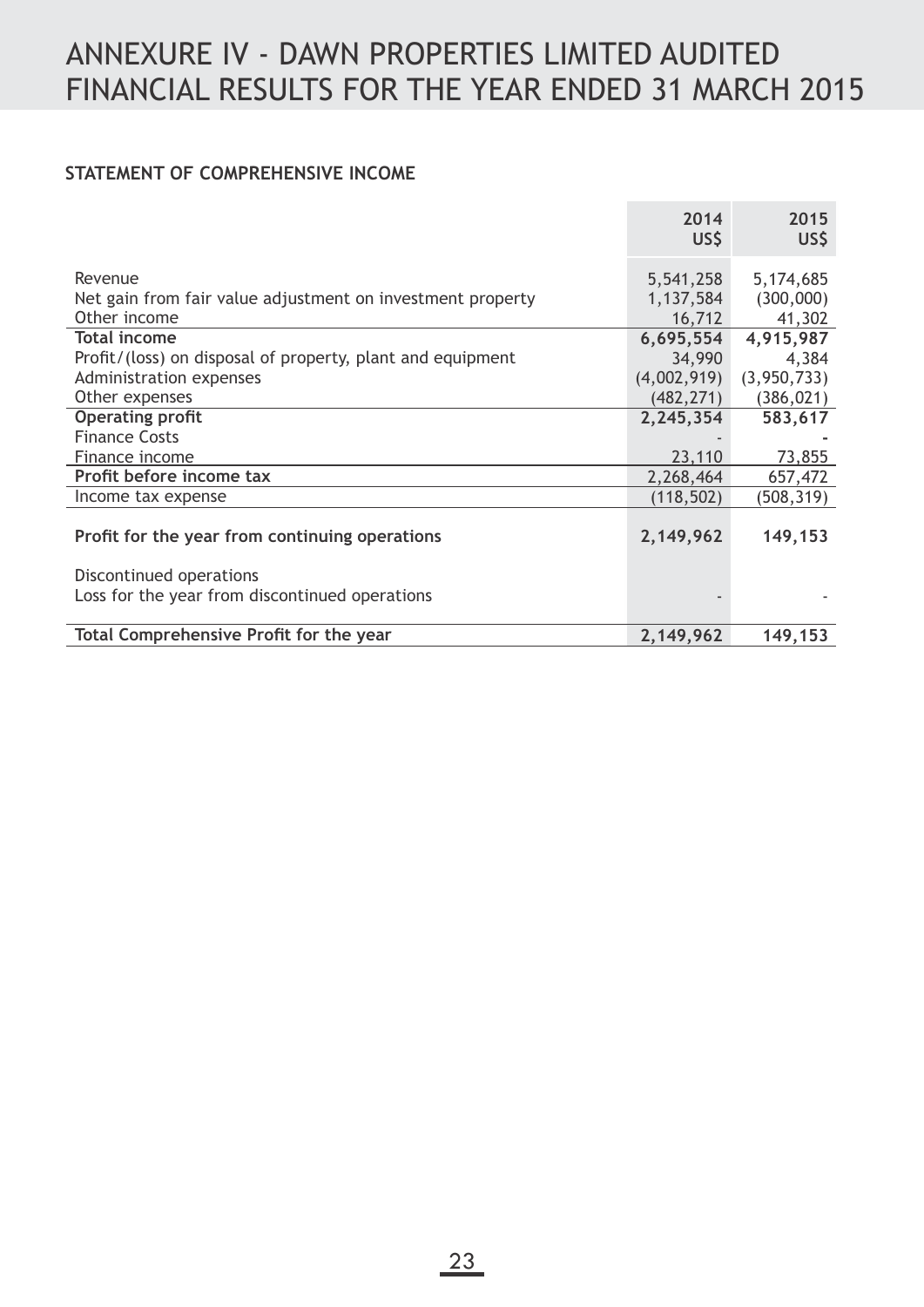## **GROUP STATEMENT OF FINANCIAL POSITION**

|                                                           | 2014<br>US\$          | 2015<br>US\$          |
|-----------------------------------------------------------|-----------------------|-----------------------|
|                                                           |                       |                       |
| <b>ASSETS</b>                                             |                       |                       |
| Non-current assets                                        |                       |                       |
| Investment property                                       | 85,435,000            | 85,135,000            |
| Property, plant and equipment                             | 1,246,890             | 1,230,815             |
| Goodwill                                                  | 120,186               |                       |
| <b>Current assets</b>                                     |                       | 86,802,076 86,365,815 |
| Inventories                                               | 26,898                | 27,138                |
| Trade and other receivables                               | 823,772               | 995,933               |
| Cash and cash equivalents                                 | 1,604,770             | 2,241,090             |
| Current income tax assets                                 |                       | 19,027                |
|                                                           | 2,455,440             | 3,283,188             |
| <b>Total assets</b>                                       |                       | 89,257,516 89,649,003 |
|                                                           |                       |                       |
| <b>EQUITY</b>                                             |                       |                       |
| Equity attributable to equity holders of the parent       |                       |                       |
| Share capital                                             | 18,156                | 1,965,738             |
| share premium                                             | 17,680,929            | 17,530,833            |
| <b>Revaluation reserves</b>                               | 7,353,815             | 7,353,815             |
| Linked unit debentures equity component                   | 206,790               |                       |
| Retained profits                                          | 60,685,406            | 60,632,970            |
| <b>Shareholders' equity</b>                               | 85,945,096            | 87,483,356            |
| <b>Non-controlling interests</b>                          | 495,210               | 369,780               |
| <b>Total equity</b>                                       | 86,440,306            | 87,853,136            |
| <b>LIABILITIES</b>                                        |                       |                       |
| <b>Non-current liabilities</b>                            |                       |                       |
| Linked unit debentures                                    | 1,590,696             |                       |
| Deferred income tax liabilities                           | 703,677               | 1,169,301             |
|                                                           | 2,294,373             | 1,169,301             |
|                                                           |                       |                       |
| <b>Current Liabilities</b>                                |                       |                       |
| Trade and other payables                                  | 489,326               | 626,566               |
| Current income tax liabilities                            | 33,511                |                       |
| <b>Borrowings</b>                                         |                       |                       |
|                                                           | 522,837               | 626,566               |
| Liabilities of disposal group classified as held for sale |                       |                       |
| <b>Total liabilities</b>                                  | 2,817,210             | 1,795,867             |
|                                                           |                       |                       |
| <b>Total equity and liabilities</b>                       | 89,257,516 89,649,003 |                       |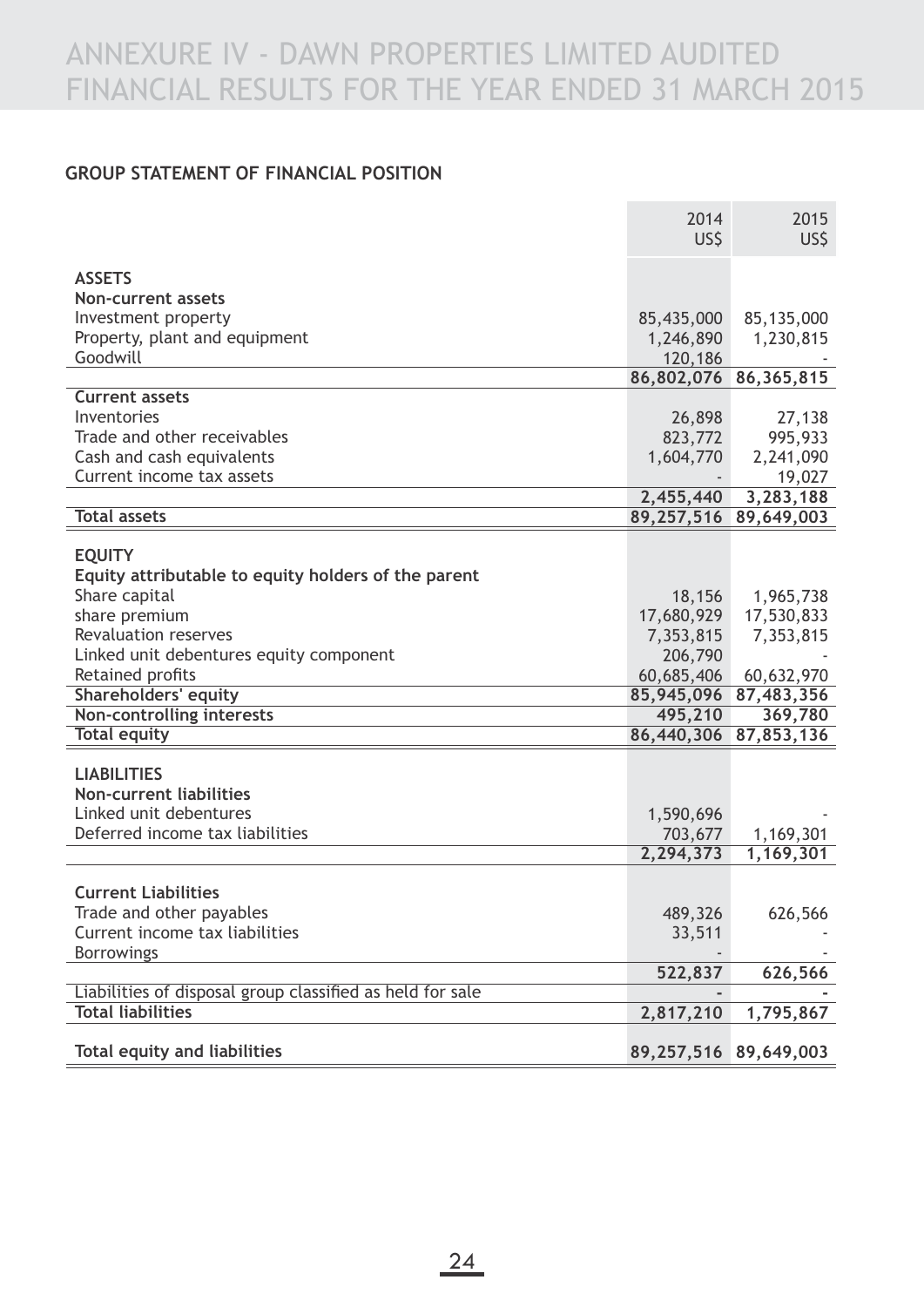## **GROUP STATEMENT OF CASH FLOWS**

|                                                                                    | 2014<br>US\$            | 2015<br>US\$         |
|------------------------------------------------------------------------------------|-------------------------|----------------------|
| Cash flows from operating activities                                               |                         |                      |
| Profit before income tax (including discontinued operations)<br>Adjustments for:   | 2,268,464               | 657,472              |
| - Depreciation of property and equipment<br>- Impairment of property and equipment | 157,236<br>46,286       | 208,820              |
| - Finance income                                                                   | (23, 110)               | (73, 855)            |
| - Impairment charge for trade receivables                                          | 10,069                  | 71,883               |
| - Net gains from fair value gains on investment property                           | (1, 137, 584)           | 300,000              |
| - Profit/(loss) on disposal of property, plant and equipment                       | (34,990)                | (4, 384)             |
| - Other non-cash items                                                             | 29,436                  | 170                  |
| - Loss on disposal of subsidiary                                                   |                         |                      |
| Goodwill impairment charge                                                         |                         | 120,186              |
| Operating surplus before working capital changes                                   | 1,315,807               | 1,280,292            |
|                                                                                    |                         |                      |
| Changes in working capital:                                                        |                         |                      |
| (Increase)/decrease in inventories                                                 | (1,077)                 | (240)                |
| Increase\(decrease) in trade and other receivables                                 | (184, 751)              | (244, 044)           |
| Increase/(decrease) in trade and other payables<br>Cash generated from operations  | 94,689                  | 137,240<br>1,173,248 |
| Income tax paid                                                                    | 1,224,668<br>(158, 028) | (95, 233)            |
| Net cash generated from operating activities                                       | 1,066,640               | 1,078,015            |
|                                                                                    |                         |                      |
| Cash flow from investing activities                                                |                         |                      |
| Purchase of property and equipment                                                 | (685, 298)              | (205, 396)           |
| Interest received                                                                  | 23,110                  |                      |
| Proceeds from disposal of property, plant and equipment                            | 40,653                  | 17,035               |
| Proceeds from disposal of non-current assets for sale                              |                         |                      |
| Net cash used in investing activities                                              | (621, 535)              | (188, 361)           |
| Cash flows from financing activities                                               |                         |                      |
| Dividends paid to owners of the parent                                             | (196, 574)              | (253, 334)           |
| Net cash (used in)/generated from financing activities                             | (196, 574)              | (253, 334)           |
|                                                                                    |                         |                      |
| Net increase in cash and cash equivalents                                          | 225,421                 | 636,320              |
| Cash and cash equivalents at the beginning of the year                             | 1,379,349               | 1,604,770            |
| Cash and cash equivalents at the end of the year                                   | 1,604,770               | 2,241,090            |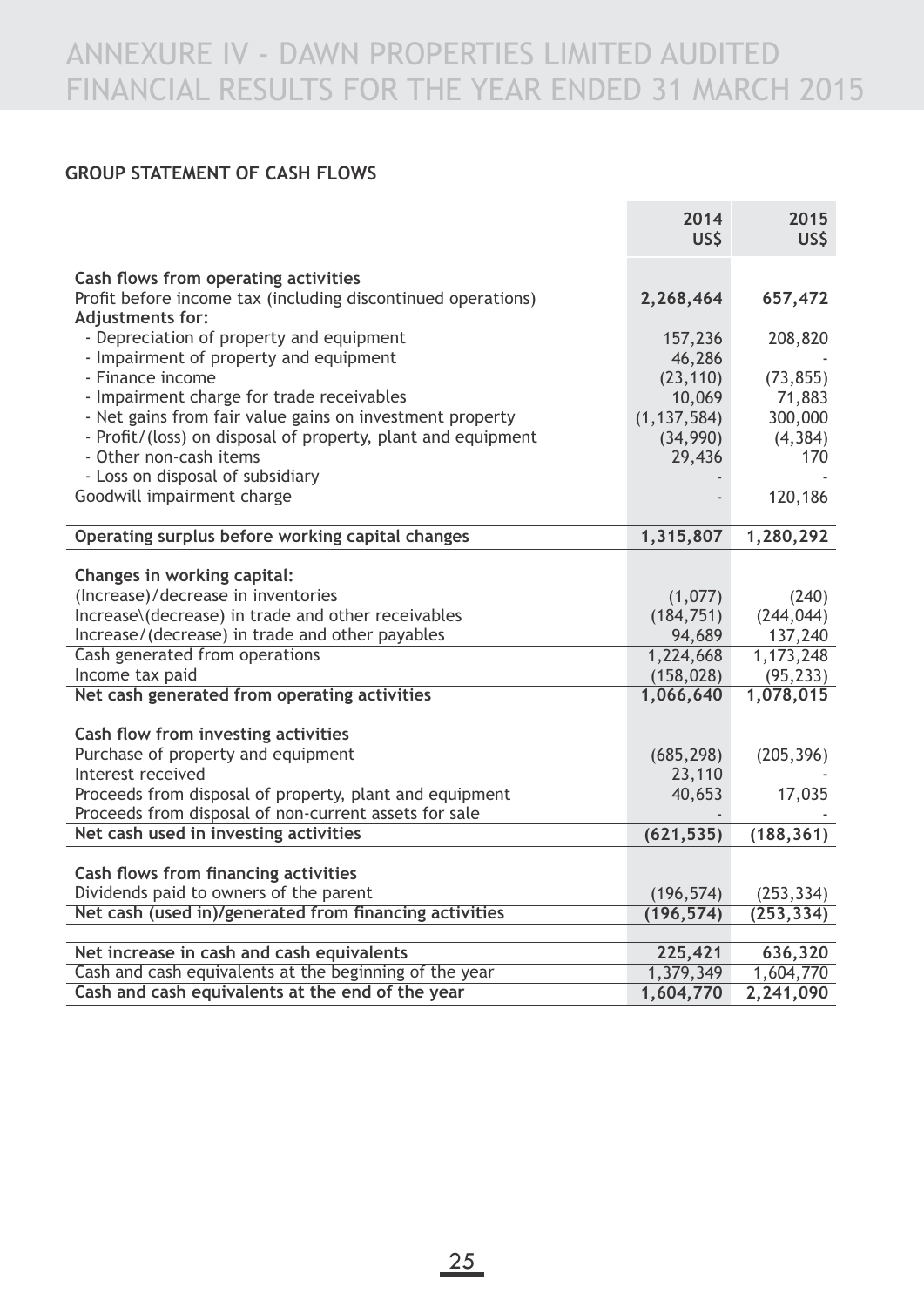## **GROUP STATEMENT OF CHANGES IN SHAREHOLDERS' EQUITY**

|                                                          |               |                       |                  | debentures<br>inked unit |                           |            |                              |            |
|----------------------------------------------------------|---------------|-----------------------|------------------|--------------------------|---------------------------|------------|------------------------------|------------|
|                                                          |               |                       | Revaluation      | equity                   |                           |            | $\tilde{z}$                  |            |
|                                                          | Share Capital | Premium US\$<br>Share | Reserves<br>US\$ | component<br>US\$        | earnings US\$<br>Retained | Total US\$ | interest US\$<br>controlling | Total US\$ |
| Year ended 31 March 2015                                 |               |                       |                  |                          |                           |            |                              |            |
| Balance as at 1 April 2014 (as previously reported)      | 18,156        | 17,680,929            | 7,353,815        | 206,790                  | 60,685,406                | 85,945,096 | 495,210                      | 86,440,306 |
| Effects of restatement                                   |               |                       |                  |                          |                           |            | (73, 685)                    | (73,685)   |
| Balance as at 1 April 2014 (restated)                    | 18,156        | 17,680,929            | 7,353,815        | 206,790                  | 60,685,406                | 85,945,096 | 421,525                      | 86,366,621 |
| Comprehensive income                                     |               |                       |                  |                          |                           |            |                              |            |
| Profit/loss for the year                                 |               |                       |                  |                          | 200,898                   | 200,898    | (51,745)                     | 149, 153   |
| Other comprehensive income                               |               |                       |                  |                          |                           |            |                              |            |
| Total comprehensive income/(loss) for the year           |               |                       |                  |                          | 200,898                   | 200,898    | (51,745)                     | 149, 153   |
| Transactions with owners, recognised directly in equity  |               |                       |                  |                          |                           |            |                              |            |
| Conversion of linked unit debentures to ordionary shares | 1,947,582     | (150, 096)            |                  | (206, 790)               |                           | 1,590,696  |                              | 1,590,696  |
| Dividend declared and paid                               |               |                       |                  |                          | (253, 334)                | (253, 334) |                              | (253, 334) |
| Balance as at 31 March 2015                              | 1,965,738     | 17,530,833            | 7,353,815        |                          | 60,632,970                | 87,483,356 | 369,780                      | 87,853,136 |
|                                                          |               |                       |                  |                          |                           |            |                              |            |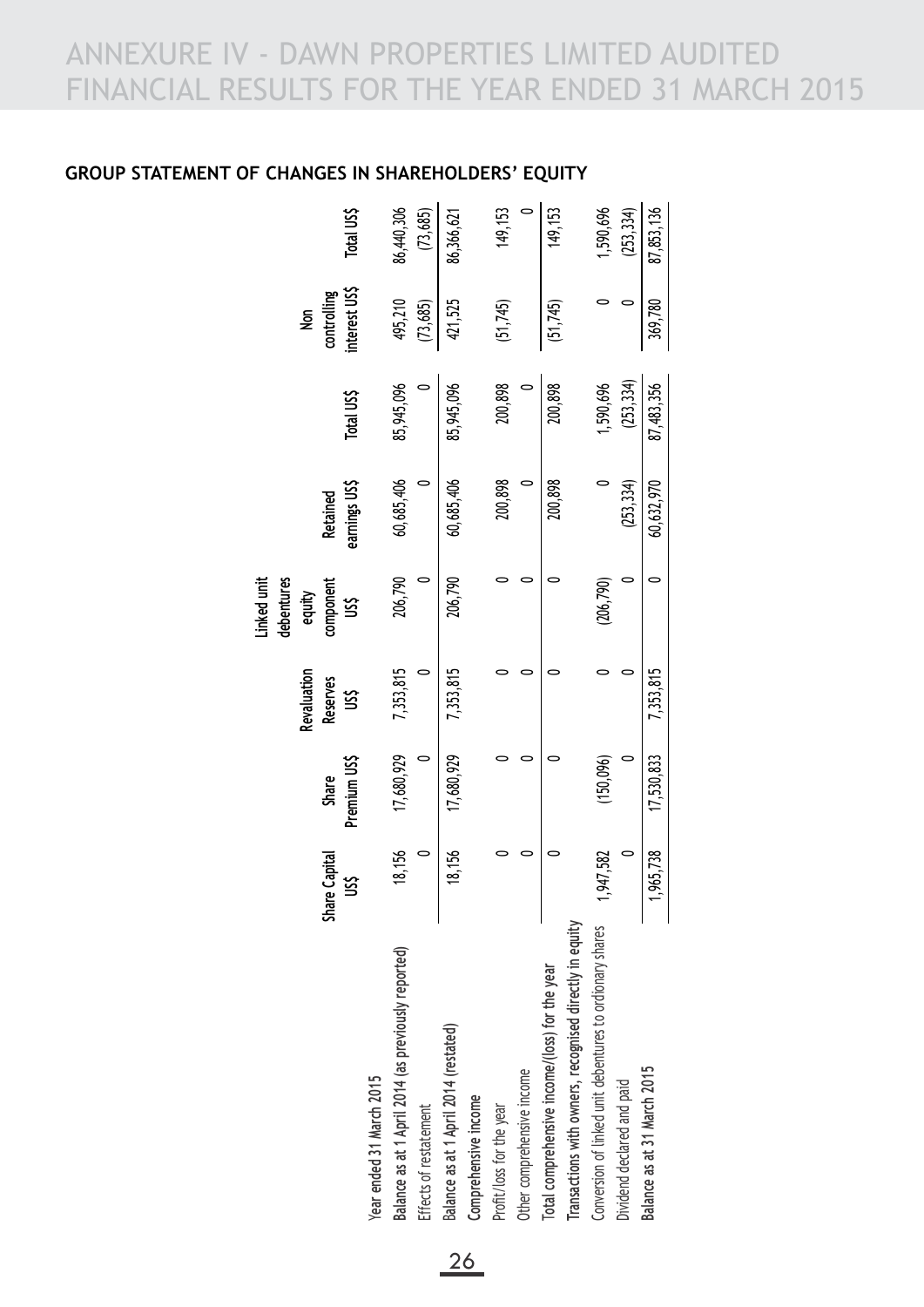|                                                  | 2011<br>US\$ | 2012<br>US\$                                                        | 2013<br>US\$ | 2014<br>US\$        | 2015<br>US\$ |
|--------------------------------------------------|--------------|---------------------------------------------------------------------|--------------|---------------------|--------------|
| Revenue                                          | 2,044,007    | 5,405,829                                                           | 5,688,369    | 5,541,258           | 5,174,685    |
| Net gain from fair value adjustment on           |              |                                                                     |              |                     |              |
| investment property                              | 4,950,000    |                                                                     |              | 1,137,584           | (300,000)    |
| Other income                                     | 154          | 54,060                                                              | 22,842       | 16,712              | 41,302       |
| <b>Total income</b>                              | 6,994,161    | 5,459,889                                                           | 5,711,211    | 6,695,554           | 4,915,987    |
| Profit/(loss) on disposal of property, plant and |              |                                                                     |              |                     |              |
| equipment                                        |              | 4,129                                                               | (155, 629)   | 34,990              | 4,384        |
| Administration expenses                          |              | $(973,700)$ $(3,936,363)$ $(3,570,294)$ $(4,002,919)$ $(3,950,733)$ |              |                     |              |
| Other expenses                                   | (115, 320)   | (206, 367)                                                          | (351, 054)   | (482, 271)          | (386, 021)   |
| Operating profit                                 | 5,905,141    | 1,321,288                                                           |              | 1,634,234 2,245,354 | 583,617      |
| <b>Finance Costs</b>                             |              | (113, 486)                                                          |              |                     |              |
| Finance income                                   |              | 2,194                                                               | 16,645       | 23,110              | 73,855       |
| Profit before income tax                         |              | 5,905,141 1,209,996                                                 |              | 1,650,879 2,268,464 | 657,472      |
| Income tax expense                               | 6,611,169    | 149,750                                                             | (88, 379)    | (118, 502)          | (508, 319)   |
| Profit for the year from continuing operations   | 12,516,310   | 1,359,746                                                           |              | 1,562,500 2,149,962 | 149,153      |
|                                                  |              |                                                                     |              |                     |              |
| Discontinued operations                          |              |                                                                     |              |                     |              |
| Loss for the year from discontinued operations   |              | $(1, 118, 887)$ $(1, 552, 749)$ $(1, 311, 052)$                     |              |                     |              |
| Profit for the year                              | 11,380,205   | (193,003)                                                           |              | 251,448 2,149,962   | 149,153      |
| Other comprehensive income                       |              |                                                                     |              |                     |              |
| (Loss)/gain on tax revaluation of land and       |              |                                                                     |              |                     |              |
| buildings                                        | 2,457,000    |                                                                     |              |                     |              |
| Deferred income tax relating to components of    | (122, 850)   | (7,656)                                                             |              |                     |              |
| other comprehensive income                       | 2,334,150    | 153,120                                                             |              |                     |              |
| Net (loss)/gain on revaluation of land building  |              |                                                                     |              |                     |              |
| Total Other comprehensive income for the year    | 2,334,150    | 145,464                                                             |              |                     |              |
| Change in tax rate on deferred income tax on     |              |                                                                     |              |                     |              |
| revaluation surplus                              |              |                                                                     |              |                     |              |
| Total comprehensive income for the year          | 13,714,355   | (47, 539)                                                           |              | 251,448 2,149,962   | 149,153      |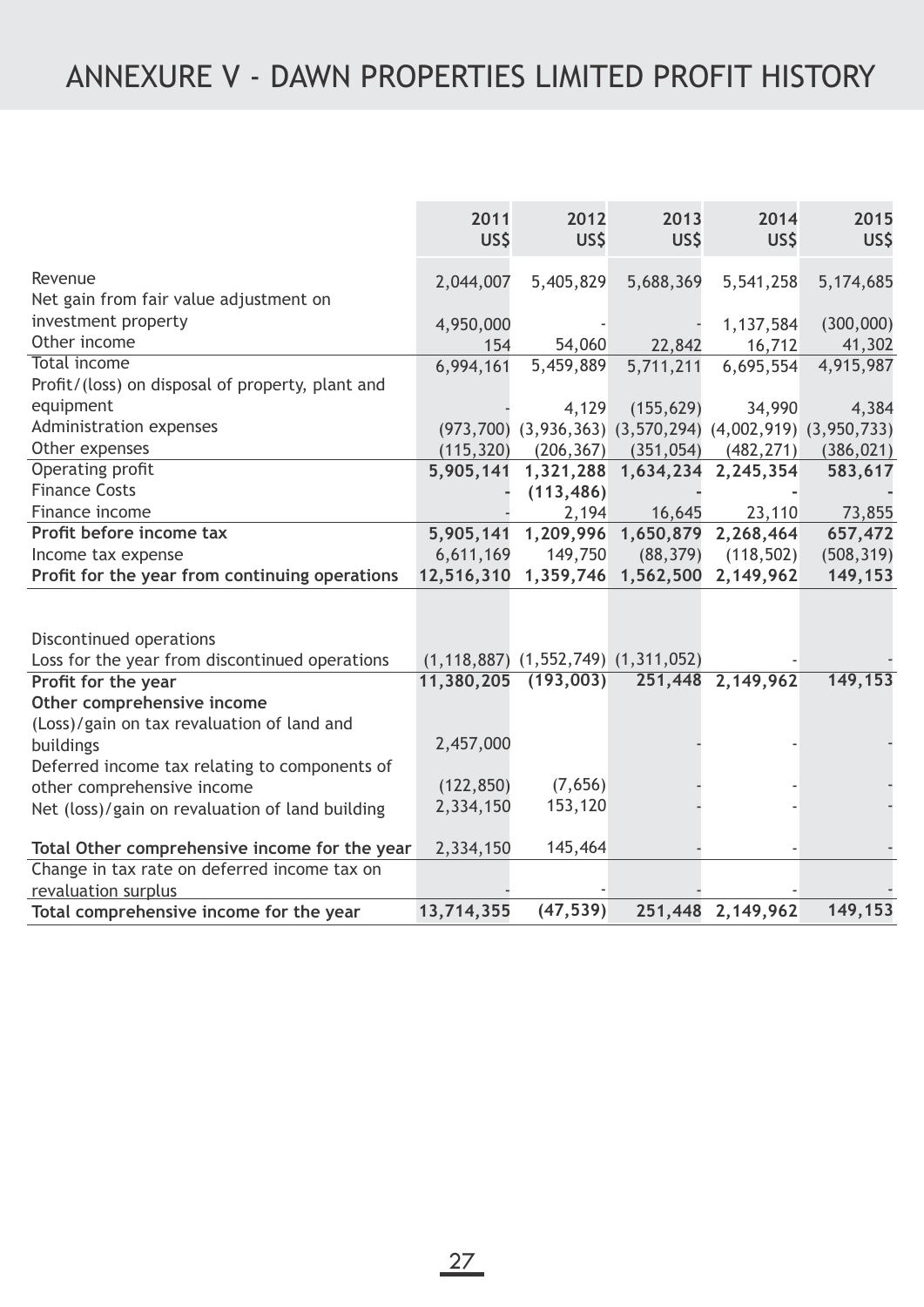# FORM OF ACCEPTANCE, SURRENDER AND TRANSFER ("FORM")



**Dawn Properties Limited** 

( In corporated in Zimbabwe on 17 June2003) (Registration number:9363/2003) ZSE code: DAWN ISIN: ZW 0009012239 ("Dawn Properties" or "the Company")

This document is important and applies to shareholders of Dawn Properties electing to accept the mandatory offer.

If you are in any doubt about how to complete this form, please consult your professional advisor immediately.

## **FORM OF ACCEPTANCE, SURRENDER AND TRANSFER ("FORM")**

To the transfer secretaries:

**Corpserve (Private) Limited** 2nd Floor, ZB Centre Cnr First Street/ Kwame Nkrumah Avenue Harare Zimbabwe P. O Box 2208

### *Important notice concerning this Form:*

**•** Full details of the mandatory offer are contained in the Circular to shareholders of Dawn Properties dated 12 November 2015 ("Circular"), to which this Form is attached and forms part. Accordingly, all definitions and terms used in this Form shall, unless the context otherwise requires, have the corresponding meaning and interpretation attributed to them in such Circular.

## **Instructions**

- 1. Aseparate form is required for each shareholder.
- 2. Part A, B and D must be completed by all shareholders who wish to accept the mandatory offer.
- 3. Part C must be completed by all shareholders who are non-residents and who wish to accept the mandatory offer.
- 4. Shareholders on the Central Depository platform holding shares in dematerialized form are to enter their CSD number on the relevant portion of the form.
- 5. Shareholders who may have misplaced or lost their share certificates are to complete the form and submit it together with the "lost scrip indemnity form" provided in this Circular by the Transfer Secretaries, Corpserve.

*No receipts will be issued for documents of title lodged unless specifically requested. Lodging stockbrokers and/or agents are requested to prepare special transaction receipts, if required.*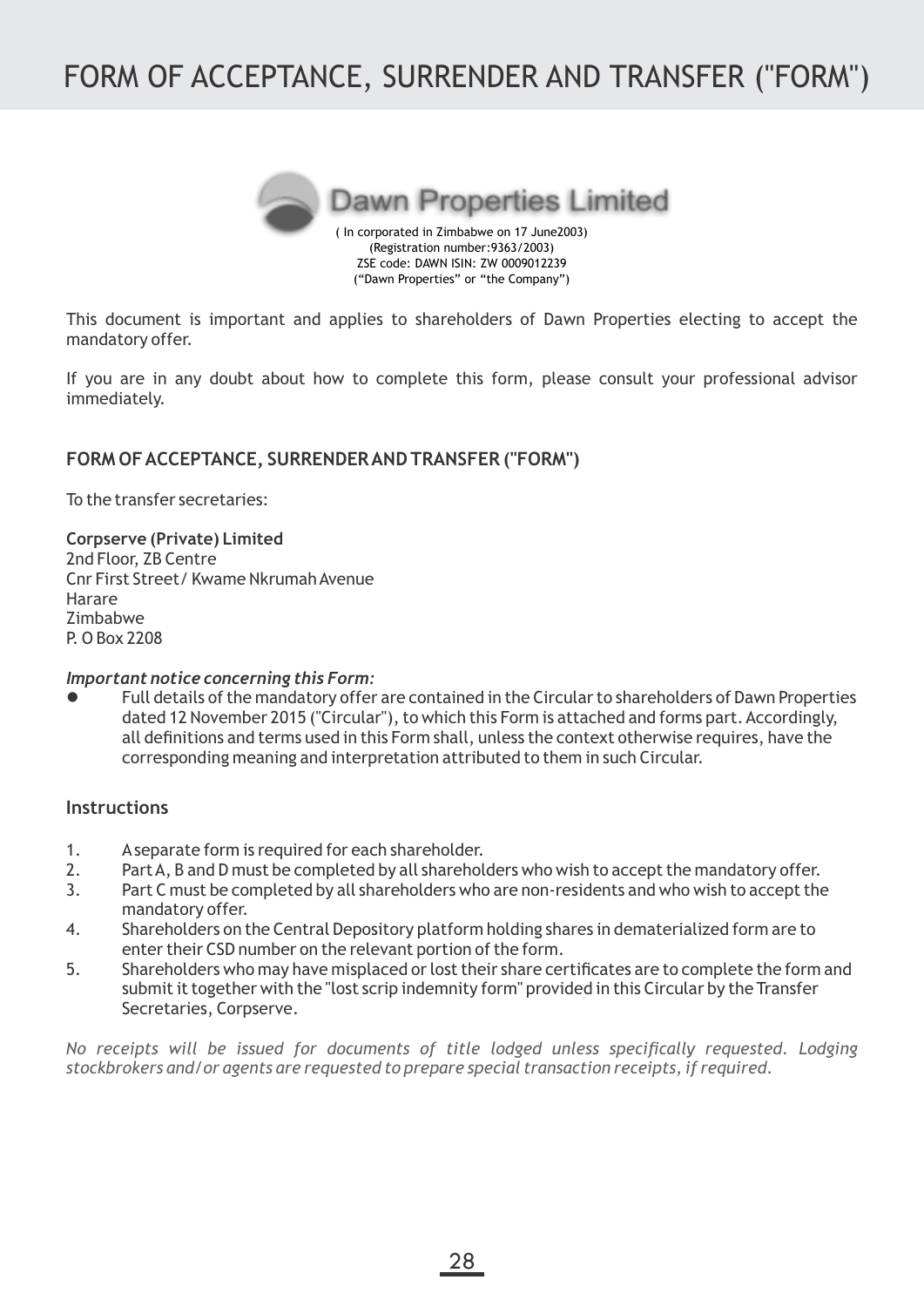## **Dear Sirs,**

I/We hereby accept the mandatory offer and surrender and enclose the share certificates, certified transfer deeds and/or other documents of title, in respect of my/our holding of Dawn Properties shares, as per my/our instructions contained herein.

## **PARTA**

## **All shareholders must please complete this section (in BLOCK CAPITALS)**

I/We hereby accept the mandatory offer in respect of Shares Shares

A balance certificate (if applicable) for shares that have not been accepted will be posted, by registered post, on the business day following the closing date.

Surname

First names (in full) *Title (Mr, Mrs, Miss, Ms, etc.)*

Address to which the offer consideration, which a shareholder is entitled to in terms of the mandatory offer, should be sent (if different from the registered address):

| Postal code |  |
|-------------|--|
| Country     |  |

The offer consideration will be posted on the first business day following the closing date, provided that the form of acceptance, surrender and transfer and relevant documents of title were received by the transfer secretaries. No payment will be made for acceptances made after 12:00 on the closing date.

I/We hereby surrender and enclose the share certificates, certified transfer deeds and/or other documents of title, details in respect of which are set out in the table below, in respect of my/our holding of the shares:

| Name of registered holder<br>(separate form for each holder) | Certificate number(s)<br>(in numerical order) account<br>or CSD No. | l Number of shares |
|--------------------------------------------------------------|---------------------------------------------------------------------|--------------------|
|                                                              |                                                                     |                    |
|                                                              |                                                                     |                    |
|                                                              |                                                                     |                    |
|                                                              |                                                                     |                    |
| <b>Total</b>                                                 |                                                                     |                    |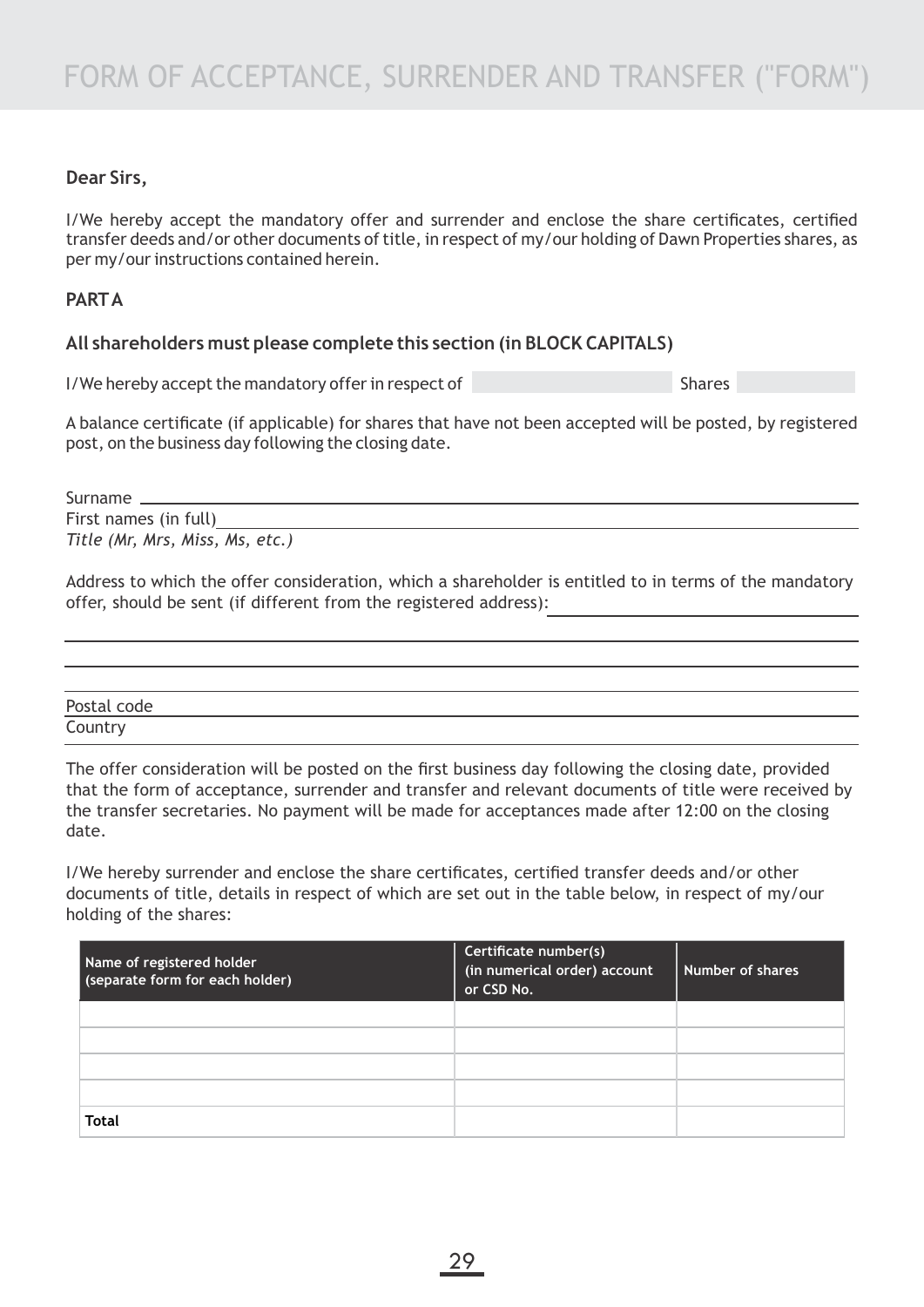## **PART B**

I/We hereby certify that:

- 1. I/We own the shares issued by Dawn Properties as detailed in the table set out above at the end of Part A (defined for purposes of this Part B as the "Shares");
- 2. the Shares are fully paid up;
- 3. the Shares are in registered form;
- 4. I/We am/are the legal owner solely entitled to the Shares and have the power to dispose of the Shares;
- 5. there are no pre-emption rights nor any other right by virtue of which any person or entity may be entitled to demand that one or more of the Shares be transferred to him;
- 6. none of the Shares are encumbered with any pledge or usufruct, there are no right to acquire a ny pledge or usufruct of the Shares and none of the Shares are subject of any attachment; and
- 7. the Shares are freely transferable.

## **PART C**

To be completed only by all non-resident shareholders who wish to accept the mandatory offer.

The offer consideration will be posted to the registered address of the non-resident concerned, unless written instructions to the contrary are received and an address provided below.

Substitute address or bank details

## **PART D**

To be completed by all shareholders who wish to accept the mandatory offer.

I/We acknowledge that this acceptance of the offer must be lodged, together with the relevant documents of title, prior to the closing date of the mandatory offer.

**Signature** 

Date 2015 Telephone number: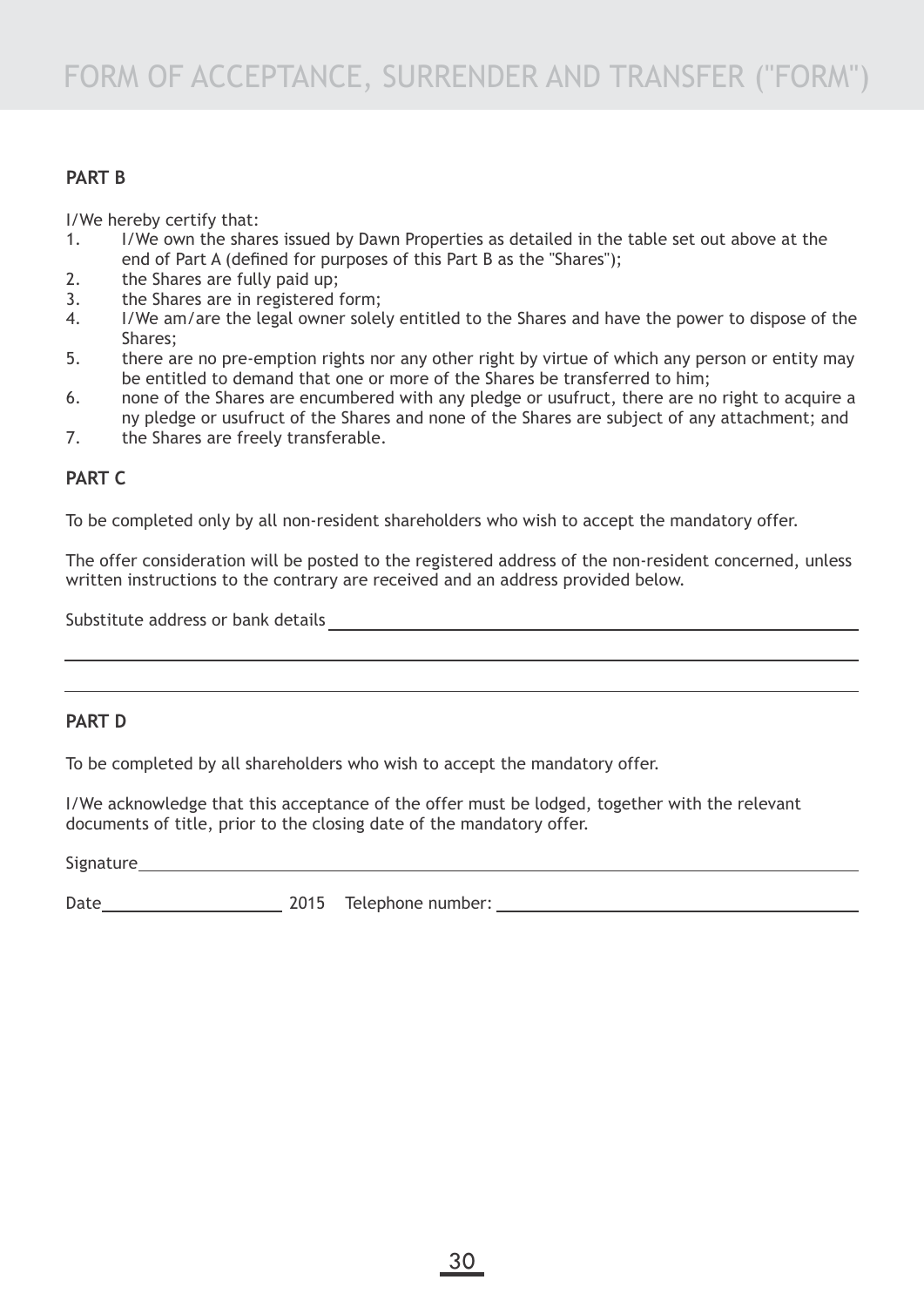# INDEMNITY FORM



# **LOST SCRIPT INDEMNITY FORM**

## **Part A**

Particulars in respect of document(s) sought to be replaced

| Full names of registered holder as it appears on<br>register                       |  |
|------------------------------------------------------------------------------------|--|
| Quantity of shares in Figures                                                      |  |
| Quantity of shares in Words                                                        |  |
| Certificate(s) No(s)                                                               |  |
| If security held jointly or by more holders, full names of each holder is required |  |
| Full address of shareholder as it appears on<br>register                           |  |

## **DOCUMENTS TO ACCOMPANYTHE INDEMNITY FORM (according to the applicant)**

## **Individual**

- **.** Copy of national ID or passport certified by a registered Notary
- **•** Completed indemnity form duly signed and stamped by a registered Notary
- **e** US\$5.00 processing fee

## **Corporates**

- l ABoard resolution extracts requesting for a replacement and authorising any member of the Company to sign and submit the paper work with us.
- **•** Copy of national ID or passport for the Directors certified by a registered Notary Completed indemnity form duly signed and stamped by a registered Notary
- US\$5.00 processing fee

## **Deceased Estates**

- Aformal written request which is signed by the Executor<br>● Conv of national ID or nassport for the Executor certified
- l Copy of national ID or passport for the Executor certified by a registered Notary
- **•** Aletter of Administration certified by a registered Notary
- $\bullet$  Duly certified copy of the Death Certificate
- $\bullet$  Completed indemnity form duly signed and stamped by a registered Notary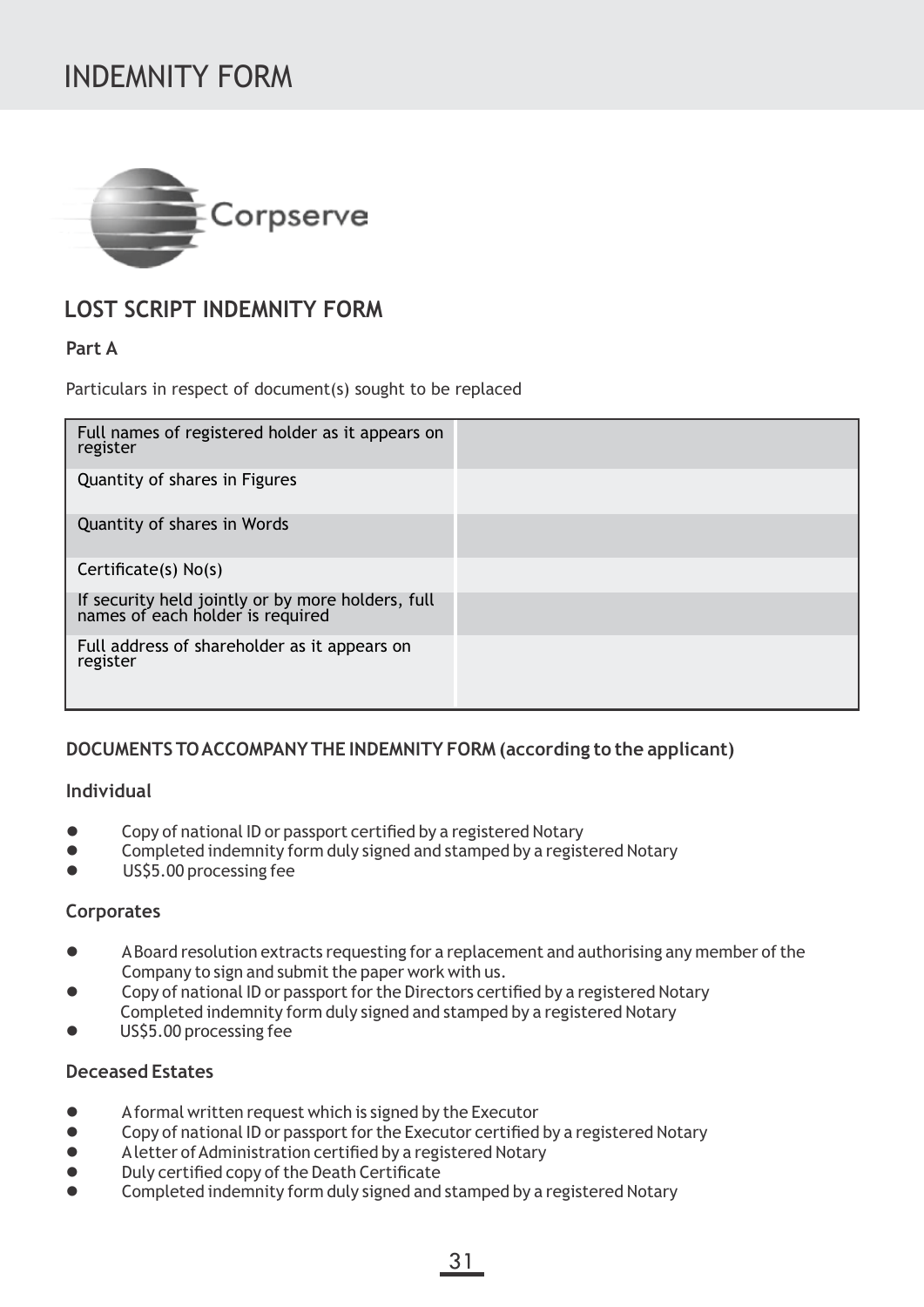## **Part B**

### **Indemnity**

(To be read with Part A)

To be completed by person(s) applying for issue of a replacement document

Whereas the document has been mislaid, lost, destroyed or stolen, I, the undersigned

| <b>Full Name</b>                                                                                                                                         |  |
|----------------------------------------------------------------------------------------------------------------------------------------------------------|--|
| Full address                                                                                                                                             |  |
| If acting in representative capacity for applicant,<br>indicate capacity, give full name and address of<br>applicant and furnish evidence of appointment |  |
| Full name (hereinafter referred to as<br>"the applicant") of                                                                                             |  |
| <b>Full address</b>                                                                                                                                      |  |
| acting in my capacity                                                                                                                                    |  |
| on behalf of (name of shareholder)                                                                                                                       |  |

hereby make application for the issue of a replacement for the document and in consideration of your issuing such a replacement, undertake and agree to deliver the document to you should it ever come into my possession and agree to hold the company, its directors, secretary, officers and employees and its transfer secretaries (hereinafter collectively referred to as "those indemnified") harmless and indemnified against any loss, liability, damages, claim, charge, expense or cost (including legal costs on an attorney and client basis) which may be incurred as sustained by those indemnified by reason of the issue of the aforementioned replacement or as a result of the securities evidenced by the document being inadvertently transferred to any other person at any time;

1. Do solemnly and sincerely declare that:

a. the document has not been found despite all reasonable endeavours to do so;

b. the securities evidenced by the document have not been assigned, pledged or encumbered in any way and \*I am/the applicant is absolutely and beneficially entitled thereto free from all encumbrances.

| Signature:                                                                                     | <b>Date signed:</b> D D M M Y YYY |
|------------------------------------------------------------------------------------------------|-----------------------------------|
|                                                                                                |                                   |
| Signature:                                                                                     | <b>Date signed: D D M M Y YYY</b> |
| Assisted by (where applicable)                                                                 |                                   |
| Full name and address of person assisting if applicant does not have full contractual capacity |                                   |

Full name:

\*DELETE WHICHEVER IS NOT APPLICABLE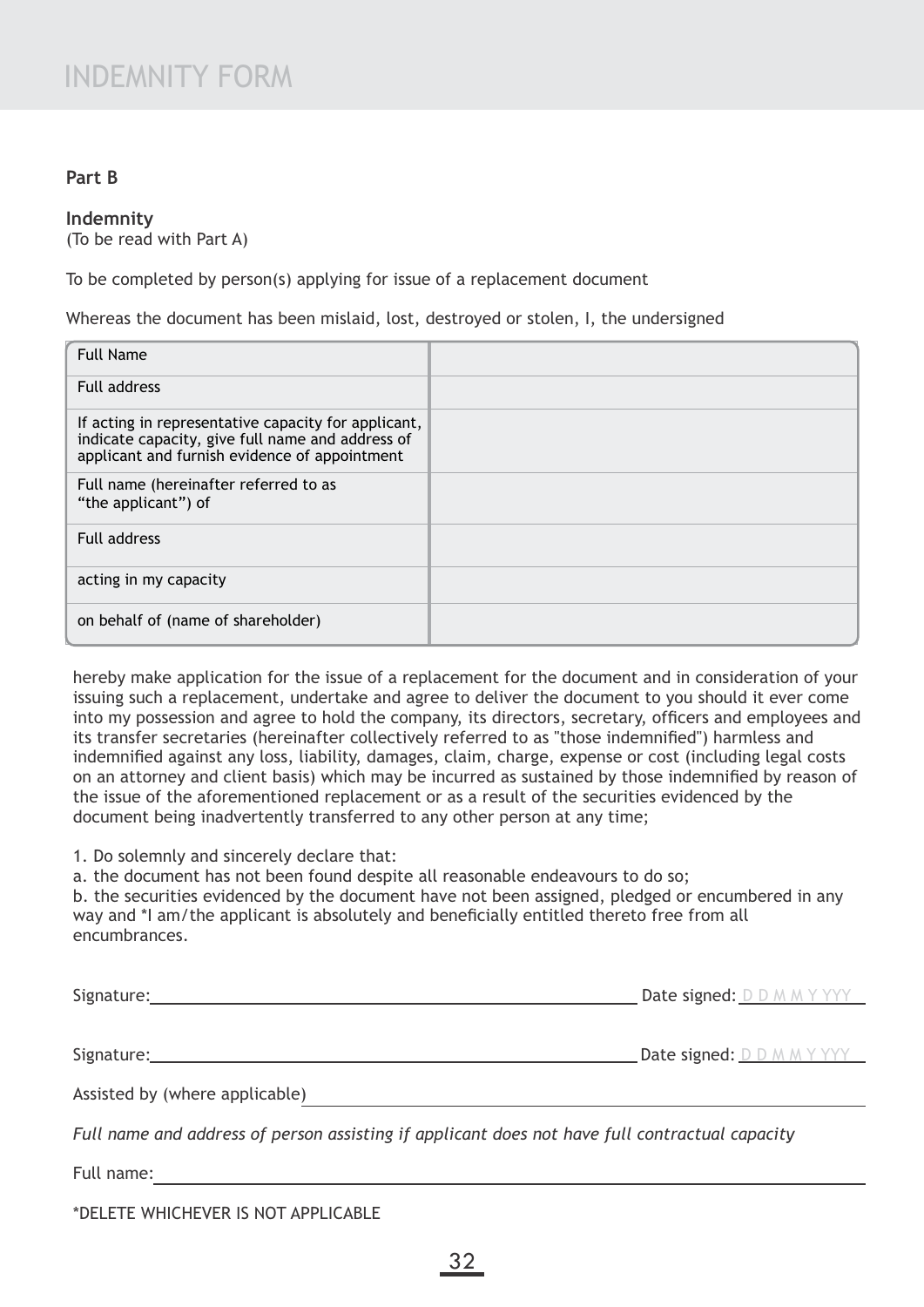## **Part B (continued)**

Attestation by a Notary Public

I,

*(Full name of Commissioner of Oaths)*

Hereby certify that the deponent acknowledges that he/she know and understands the contents of the above declaration, and that I have satisfied myself as to the identity of the signatory(ies) to part Page 2 by reference to Proof of Identity.

The above declaration was made and signed in my presence at  $\Box$  On this  $\Box$  D M M Y YYY

### **Commissioner of Oaths in Zimbabwe**

Business address: experience of the state of the state of the state of the state of the state of the state of the state of the state of the state of the state of the state of the state of the state of the state of the stat

Area: 1988

Capacity:

**Commissioner of Oaths Stamp:**